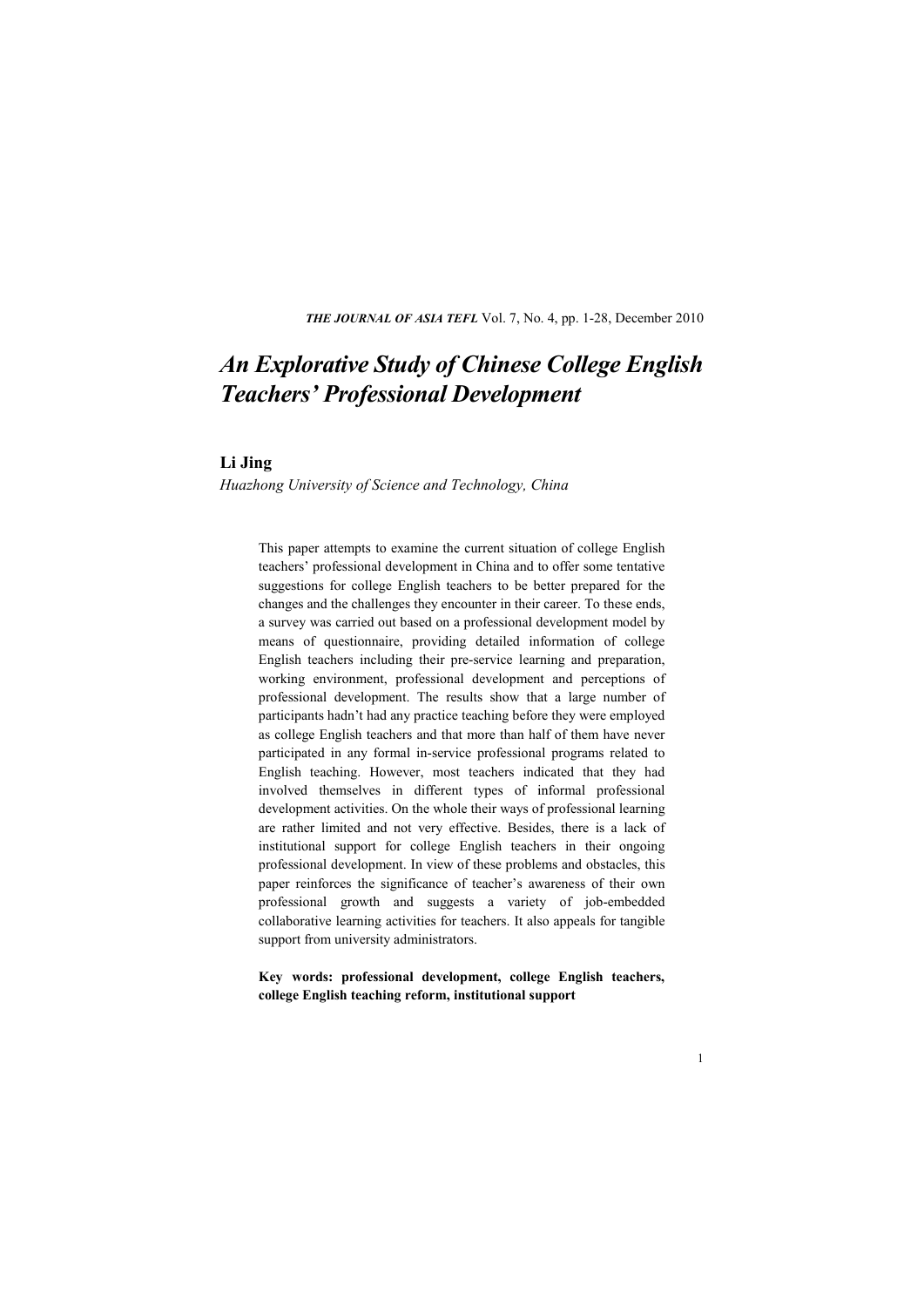# **INTRODUCTION**

Societal changes are putting huge pressures on university teachers, in particular college English teachers in China.<sup>1</sup> In fact, college English teaching has already fallen far short of meeting the needs of social development, as the demand for university graduates' English level and English language education has increased exponentially with economic growth and globalization. To meet the changing conditions, college English teaching is now undergoing dramatic reform and renovation. And the nationwide college English course reform has placed new demands on college English teachers (Xia, 2007). Besides helping students to enhance basic language skills, teachers are required to offer advanced courses, such as English and American literature, ESP, critical reading and creative writing, cross-cultural communication, etc., as an important component of liberal arts education. Technological change is also having a huge impact on students' way of learning and therefore has called for explorations into new types of English language education. For example, "computers and networks have been integrated into various language learning curricula and self-access language learning centers based on computers and networks have been established in universities and colleges worldwide" (Guo & Qin, 2009). Therefore, teachers should not only integrate computer technology into their daily classroom teaching, but learn how to assist students in their computerassisted autonomous language learning and monitor this brand new learning process effectively. Moreover, new theories and research findings about how students learn and develop are transforming the way of teaching as well. And university classrooms in China are serving more and more high school graduates, which means much larger class size, thus also presenting challenges for language teachers.

Researchers have agreed that the success of school improvement and reform initiatives relies, in large part, on the qualifications and effectiveness

-

<sup>&</sup>lt;sup>1</sup> In this paper, "college English teachers" refers to teachers of English who teach non-English majors in their first two years at university.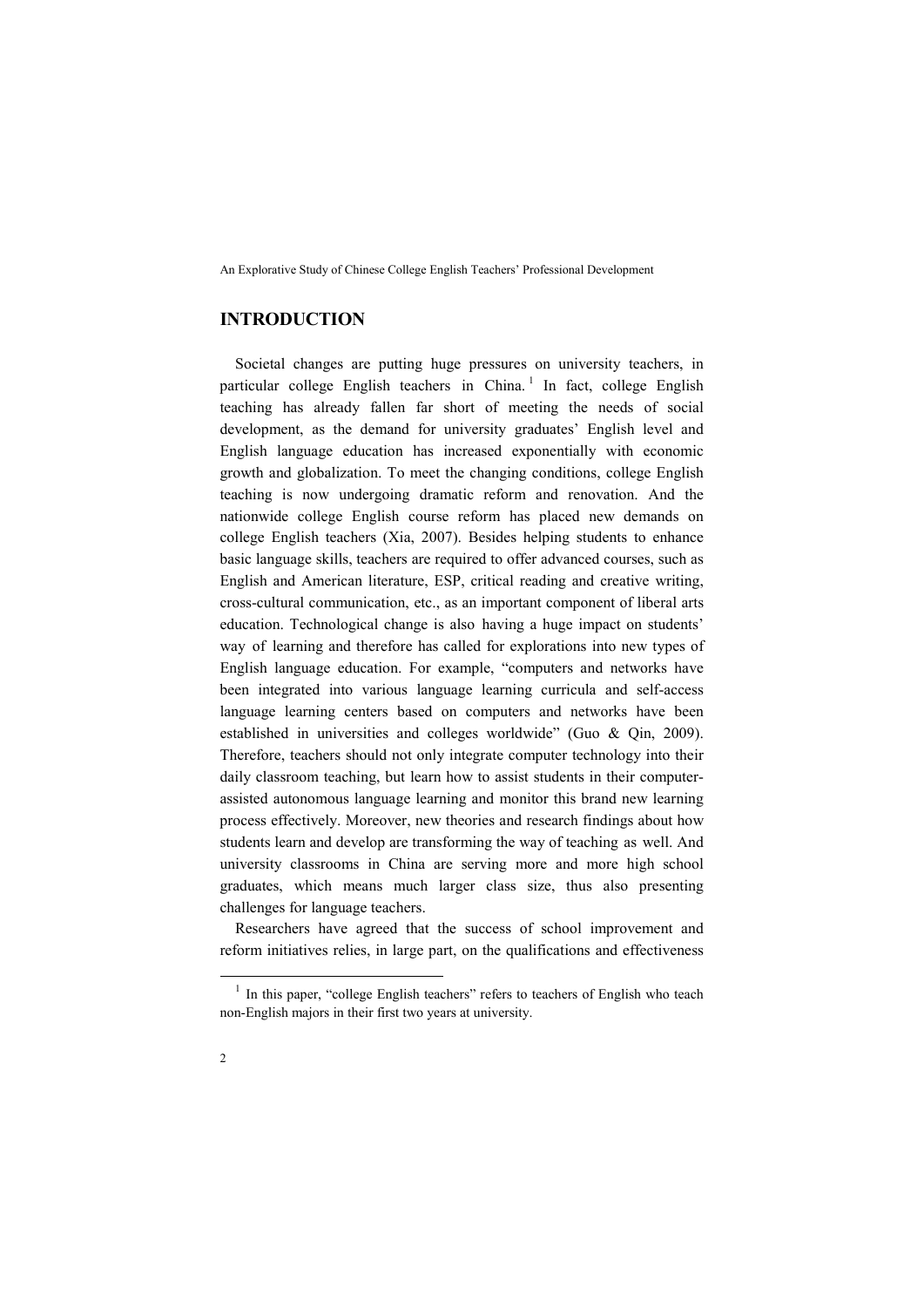of teachers (Garet, Porter, Desimone, Birman, & Yoon, 2001; Hughey, 2000; Killion, 1999). Changes will occur in schools as a result of teachers' ongoing learning as well as organizational efforts in supporting teachers' professional development (Fine & Raack, 1994). Therefore, education must address the changing needs of teachers and improve their performance, just as business has reacted to its changing needs by implementing employee training programs, which have long been considered one of the keys to corporate success (Cook, 1997). Unfortunately, many teachers do not receive on-thejob training that they need to teach effectively. Traditional perceptions of teachers' work might be held accountable for hampering the implementation of a professional development plan. According to McDiarmid (1995), there are higher expectations for teachers resulting from school reform, but both the public and policymakers still hold the restricted view that teachers are working only when they are in the classroom. Therefore, teachers don't receive much support for the time and resources they need for their professional development.

And as far as research in teacher education is concerned, progress has been disappointingly small (Schulz, 2000). As Freeman (in Richards & Nunan, 2000, p. xiii) pointed out, "The field of teacher education is a relatively under-explored both in second and foreign language teaching" and "the literature on teacher education in language teaching is slight compared with the literature on issues such as methods and techniques for classroom teaching."

In China the ignorance of college English teachers' professional development and its research also exists. Wu (1995) and Zhang (1999) both pointed out that the study on foreign language teacher education in China in the 1990s was hard to find. As Gan (2000) described, "the study of teacher professional development has always been ignored". But in recent years, education administrators are increasingly aware of this fact, and teacher professional development has begun to receive attention, especially for college English teachers (Wu, 2001). Yet, the present paper assumes that college English teachers' in-service professional development hasn't been so effective mainly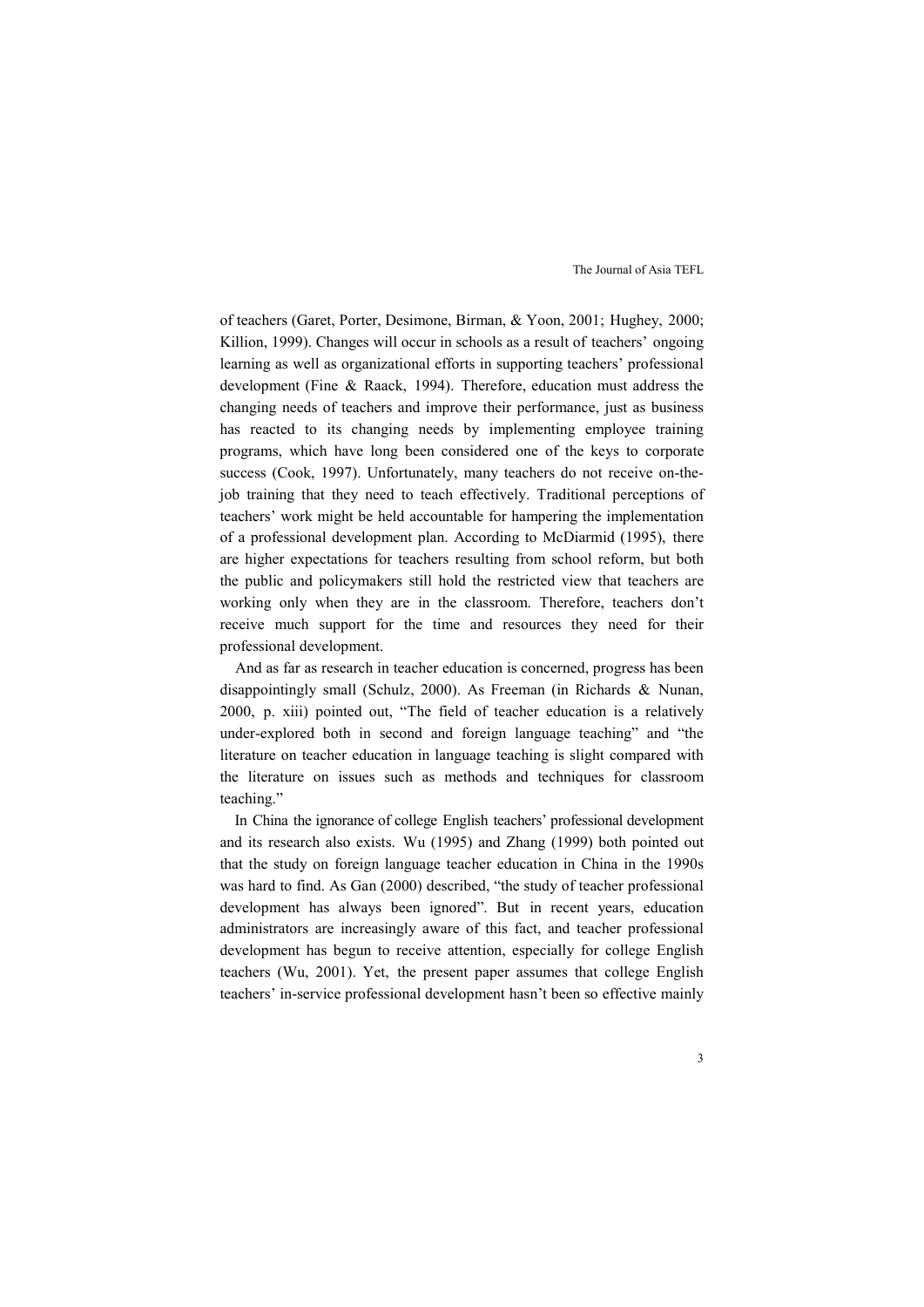due to the generally poor quality of teacher training programs, limitation of time and a lack of institutional and financial support. Therefore, the present study is trying to examine various aspects of college English teachers' professional development and look for possible solutions to existing problems.

### **LITERATURE REVIEW**

# **Teacher Training, Teacher Education, and Teacher Professional Development**

Several confusing terms can be found very often in the literature in this field, namely, "teacher training," "teacher education," and "teacher professional development." Only a few researchers have made the distinction between "teacher training" and "teacher professional development" (Freeman, 1989; Richards & Nunan, 2000), but the meanings of these two terms overlap to some extent, making readers puzzled. Thus, it is necessary to define "teacher professional development" used in this paper first.

Wallace (1991) proposed that teacher training is something that can be presented or managed by others, whereas professional development is something that can be done only by and for oneself. Woodward (1991) provided bi-polar scales for clarifying attitudes to teacher education. In his bi-polar scales, teacher training is a short-term activity, which is one-off, temporary and skill and knowledge based, while teacher development is a long-term program, which is ongoing, continual, awareness based, and angled towards personal growth and the development of attitudes or insights. But little has been written about the differences between "teacher education" and "teacher professional development," and they are often used interchangeably. To some extent, "teacher education," like "teacher training," is often presented and managed by others. Nevertheless, unlike "teacher training," "teacher education" is not temporary, but lifelong and aims at all-round development of teachers including all kinds of skills, knowledge, and insights.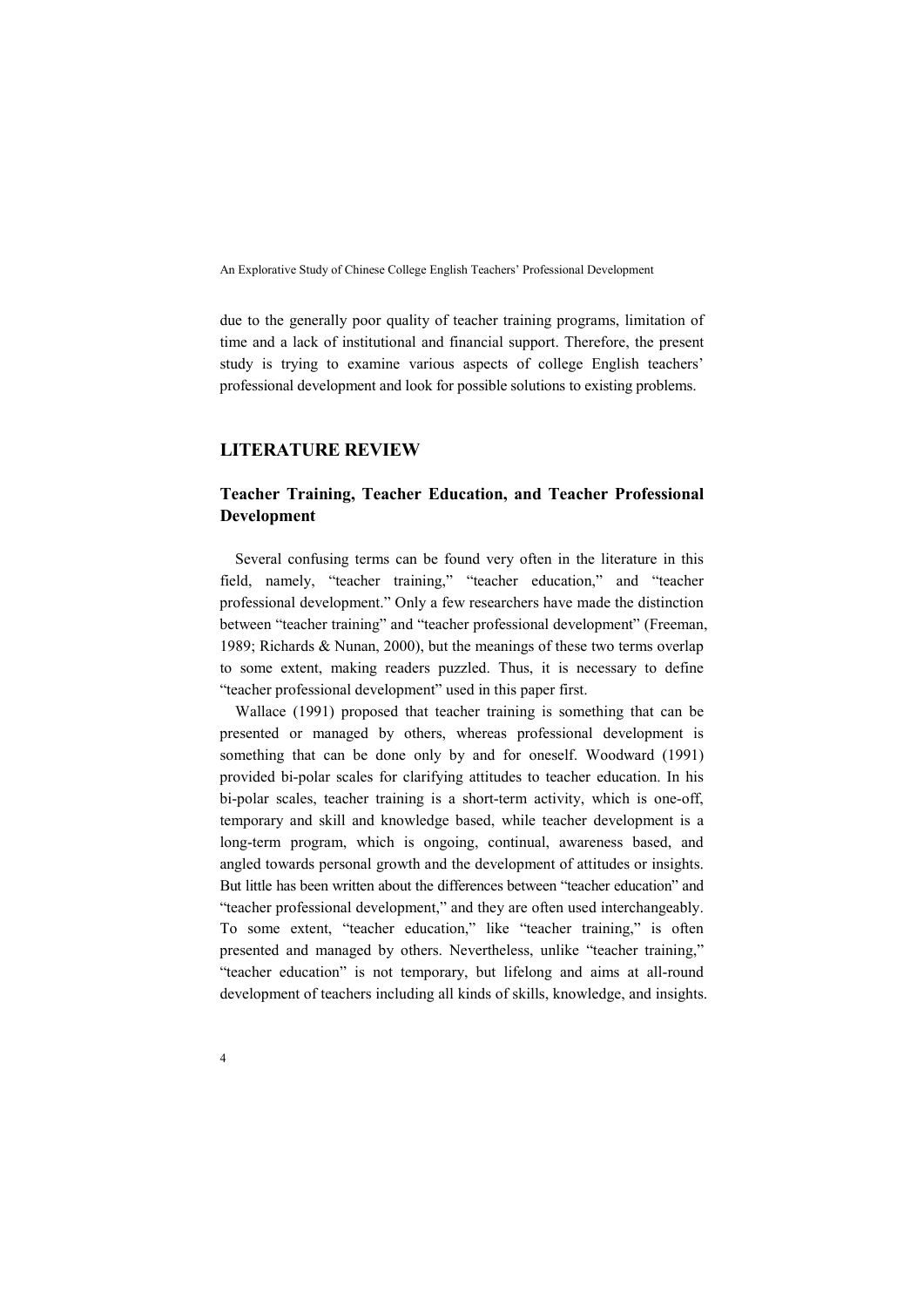To sum up, teacher training is the narrow view of improving teacher quality and is only a form of teacher professional development. It usually consists of pre-service teacher training program, participation of individual teachers in professional conferences, workshops or lectures, taking short-term courses in one's main assignment field and other activities offered by the school or other sponsors. As for teacher education and teacher professional development, the former is also a major means to fulfill professional growth and is usually presented by others, while the latter is a more self-awareness based concept. According to Jackson and Davis (2000), professional development for teachers, taking a variety of forms, is the range of formal and informal processes and activities that teachers engage in both inside and outside of the school, in order to improve their teaching knowledge and skills.

#### **Grant's Approach to Professional Development**

As for what constitutes effective professional development, numerous experts have carried out in-depth research (Garet et al., 2001; Grant, 1996; Guskey, 2000, 2003; Killion, 1999; NCES, 2001; NSDC, n.d.; Pate & Thompson, 2003; Richardson, 2003; Shulman, 1987; Sparks, 1997; Sparks & Hirsh, 1997). Among the experts, Grant (1996) provided us with a complete idea of effective professional development. She proposed two types of professional development: formal processes and informal and job-embedded processes. Formal processes mainly refer to well-designed workshops and courses which offer depth and focus, provide adequate opportunities for practice and grappling with ideas, involve doing real work instead of being "talked at," provide opportunities for consultation with colleagues and experts, and make possible follow-up classroom consultation and coaching (Little, 1993). Informal and job-embedded processes, on the other hand, are essential to support and extend the learning that takes place in workshops and in classes. Among others, such processes include inquiry, observation, mentoring, working alongside specialist, use of a learning center or demonstration center, teacher collaboratives, partnerships with businesses.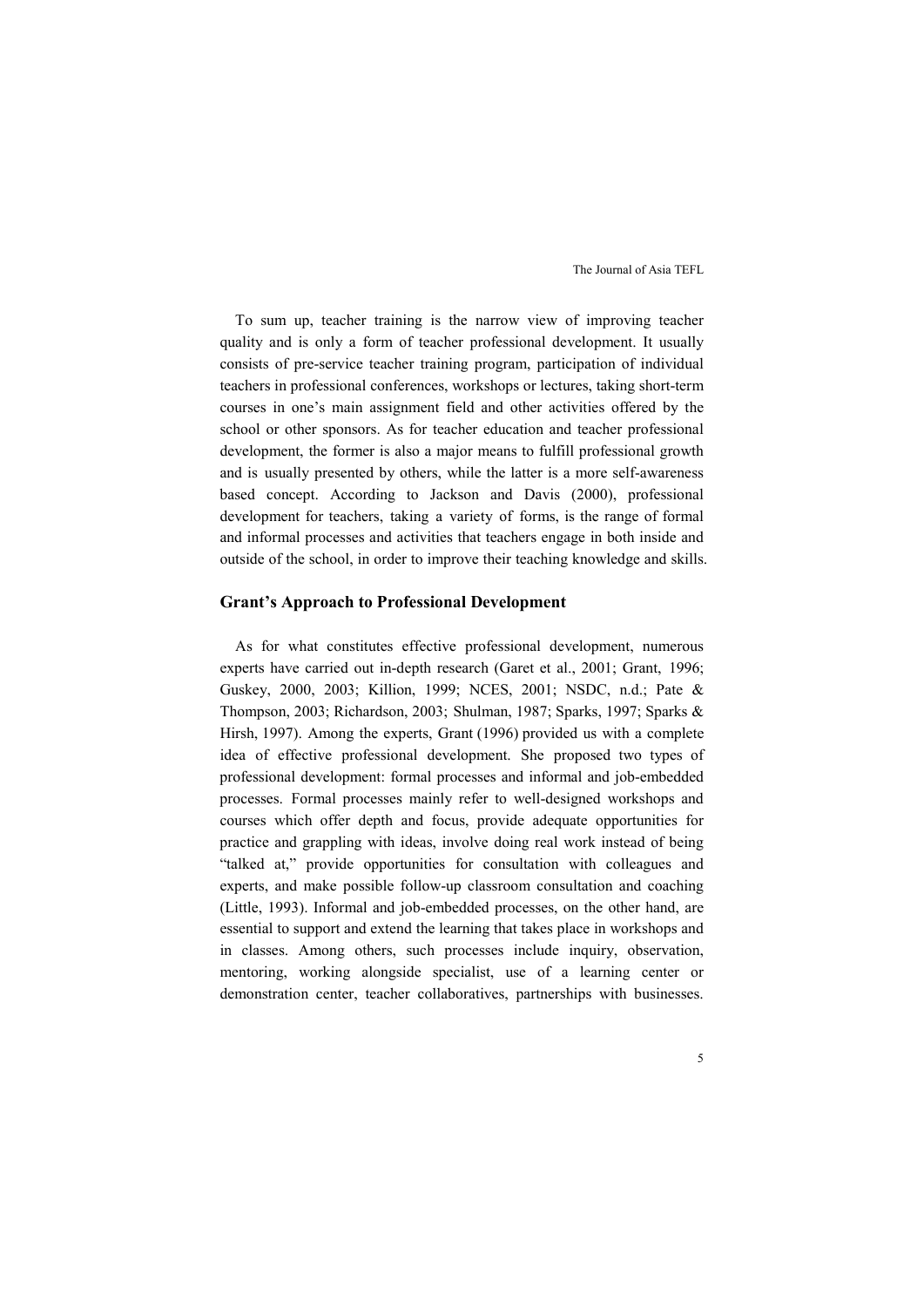Grant (1996) also pointed out that traditional models of formal and informal professional development have typically been constrained by barriers of time and place. Only recently have educators discovered ways in which technologies can be adapted to support the processes of professional development and break down these persistent barriers of time and space.

Guskey (2003) pointed out that the characteristics that influence the effectiveness of professional development, however, are multiple and highly complex. However, generally speaking, to ensure effective professional development, teachers themselves must be aware of its significance and make it a part of their daily work. It should be designed as a career-long continuum. In the meantime, continuous support from government, university and other relevant organizations is also indispensable.

#### **University Teacher Training and Research in China**

Since the late 90s, university teacher training, which was once neglected, has begun to receive increasing concern and attention in China. There are a number of forms, such as pre-service training, attending academic conferences, in-service training for teaching assistants, formal education for in-service teachers to obtain higher degrees, mentoring, visiting scholar experience at home and abroad, and short-term workshops. Despite the variety of teacher training activities, Guan, Lv, & Xu (2001) pointed out that the form of training and the training content have failed to meet the demands of university teachers. Moreover, a lack of fund has become the major factor that hinders the development in this area.

Research in this field carried out by Chinese scholars was scant until the turn of the century. Utley (1986) once pointed out that in China there existed the abnormal phenomenon of ignoring in-service teacher training and development and that the research in this field is still virgin ground in this nation. Xie (2000) found that among 400 papers concerning foreign language education published in 30 distinguished journals in the past ten years, only 3 focused on teacher quality. But in the late 1990s, discussions on foreign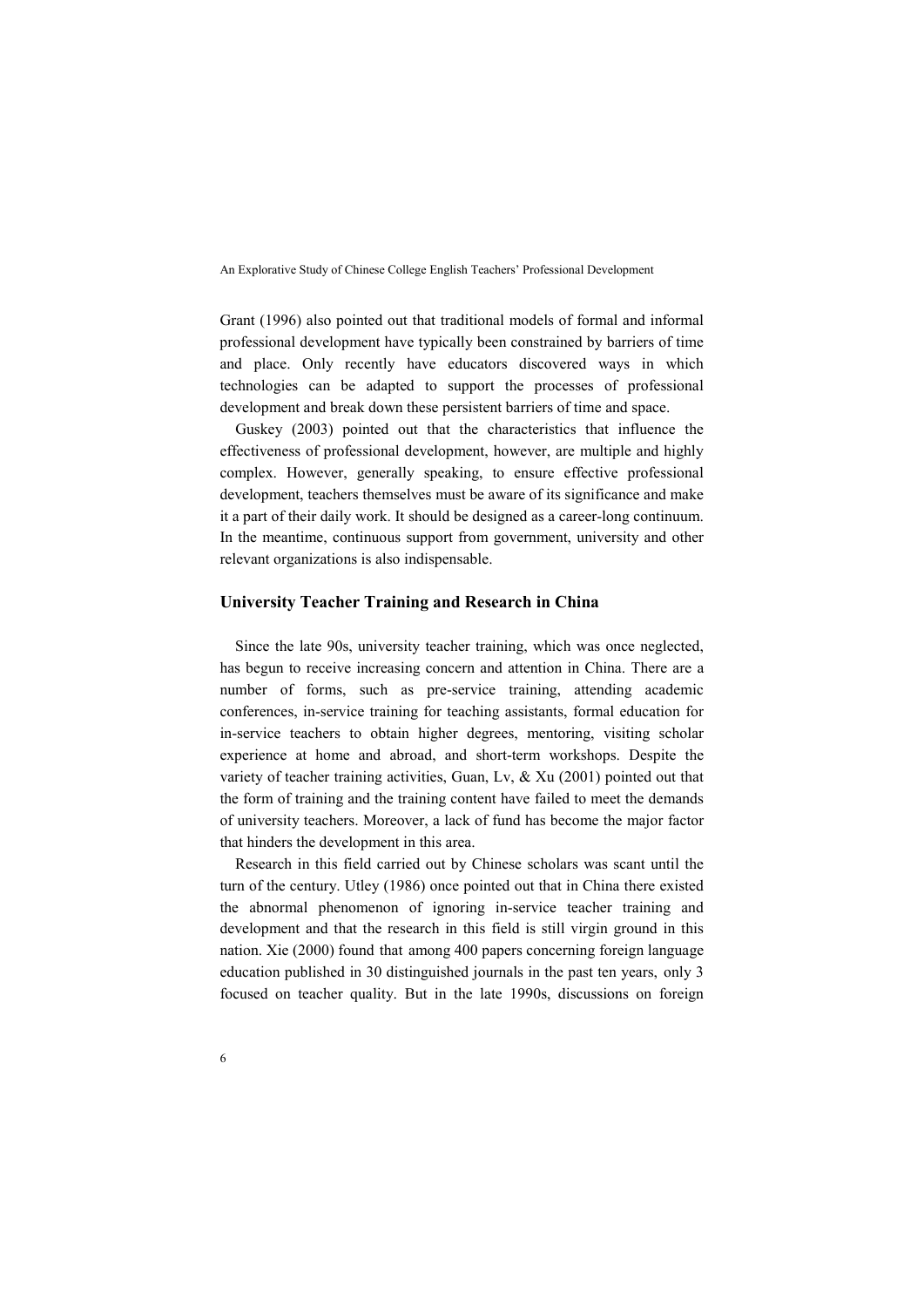language teacher education began to appear in academic periodicals. And there has been a growing interest in this field among Chinese scholars. However, the research generally centers on some theoretical aspects and the number of empirical study is relatively small.

Much work still needs to be done to find out real problems that lie in college English teachers' professional development so as to ensure that teachers engage in effective and sustained professional development that is aligned with recent research findings. Therefore, a survey was conducted to visit the issue based on Grant's approach to professional development. It examines important indicators of teacher quality and various aspects of their professional development.

### **METHOD**

### **Participants**

-

One-hundred-twenty college English teachers were randomly selected from twenty universities in Wuhan<sup>2</sup> to participate in the survey, among which Wuhan University and Huazhong University of Science and Technology, directly under the supervision of the National Ministry of Education, both rank among the top ten universities in China and are the first to carry out college English teaching reform. Therefore, college English teachers at these two universities are the first to feel the challenges and the urgent demand for professional growth. Teachers from other state-key universities and some non-key universities in Wuhan also took part in the survey. Thus, these participants can be an epitome of college English teachers across the country.

The sampling technique used in this study is convenient sampling. The survey was carried out when the teachers were grading the writing part of

<sup>&</sup>lt;sup>2</sup> Wuhan is the capital city of Hubei province in central China, boasting of a large number of famous universities and abundant educational resources.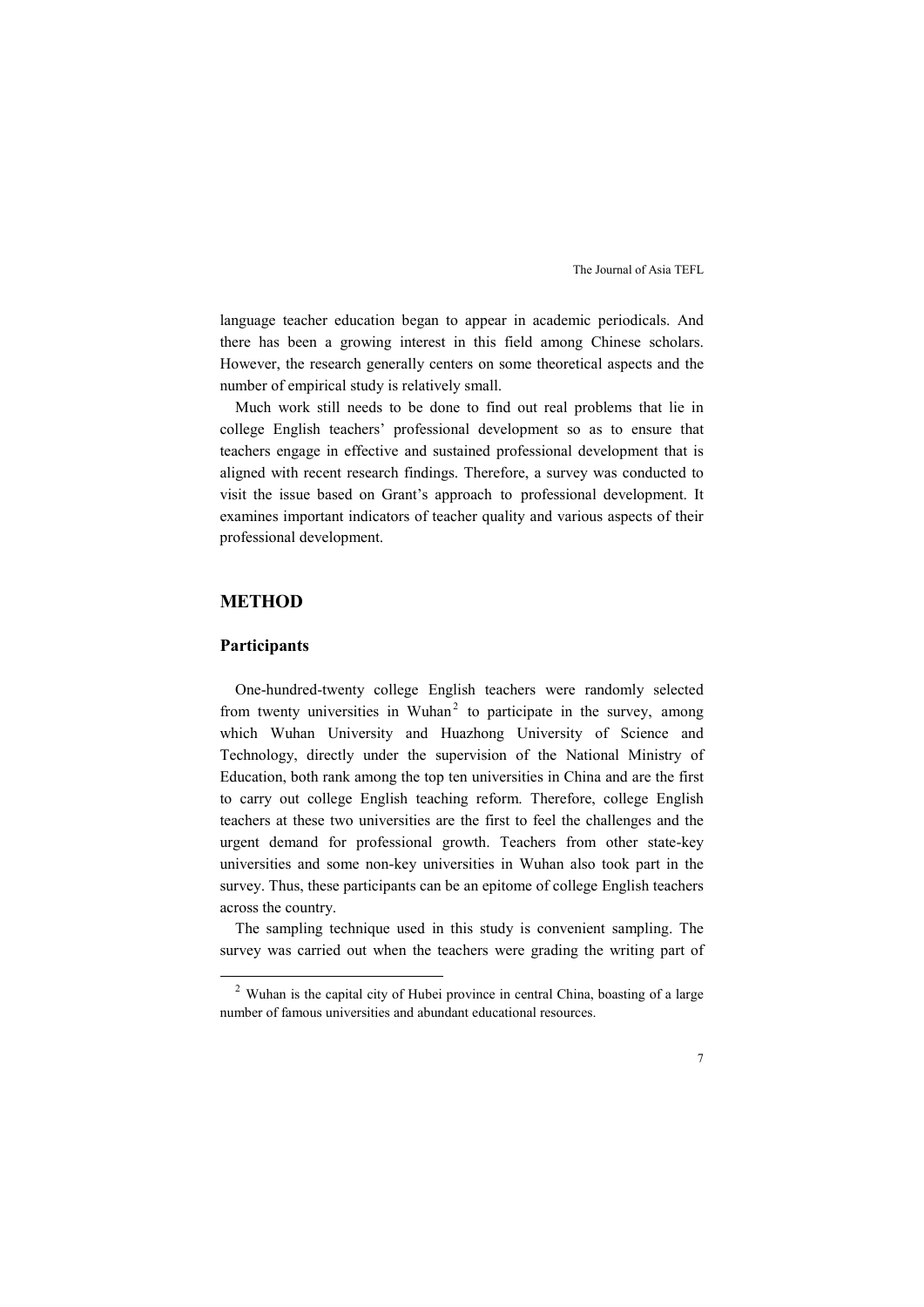College English Test (CET, generally referred to as CET-4 and CET-6) in Wuhan University. CET is a large-scale standardized test designed and developed by the National College English Testing Committee (NCETC). Held twice annually, CET is designed for non-English majors who have completed corresponding English courses, aiming at measuring precisely college students' comprehensive employment of English and thus play an active role in realizing the objective of college English teaching. CET-4 is designed for the college students who have completed college English courses under the basic requirements while CET-6 is for the college students who have completed college English courses under the intermediate requirements.

Generally, teachers chosen to grade the writing section of CET should have at least 5 years of teaching experience and are below the age of 45. The distribution and demographic information of the subjects are shown in the following tables.

| <b>Distribution of Subjects</b>     |                   |                          |  |  |
|-------------------------------------|-------------------|--------------------------|--|--|
| University                          | No. of University | Total No. of<br>Subjects |  |  |
| Huazhong University of Science and  |                   | 22                       |  |  |
| Technology                          |                   |                          |  |  |
| Wuhan University                    |                   | 42                       |  |  |
| Normal universities <sup>3</sup>    |                   | 10                       |  |  |
| Other key universities <sup>4</sup> |                   | 21                       |  |  |
| Non-key universities <sup>5</sup>   | 12                | 25                       |  |  |
| Total                               | 20                | 120                      |  |  |

**TABLE 1** 

<sup>3</sup> Normal universities include Huazhong Normal University and Hubei Normal University.

<sup>4</sup> Other four key universities are Wuhan University of Technology, China Geology University, Huazhong Agriculture University, and Zhongnan University of Economics and Law.

<sup>5</sup> The twelve non-key universities are Jianghan University, Wuhan Institute of Chemical technology, South-Central University for Nationalities, Hubei Polytechnic University, Wuhan Institute of Science and Technology, and some other universities including four military universities.

-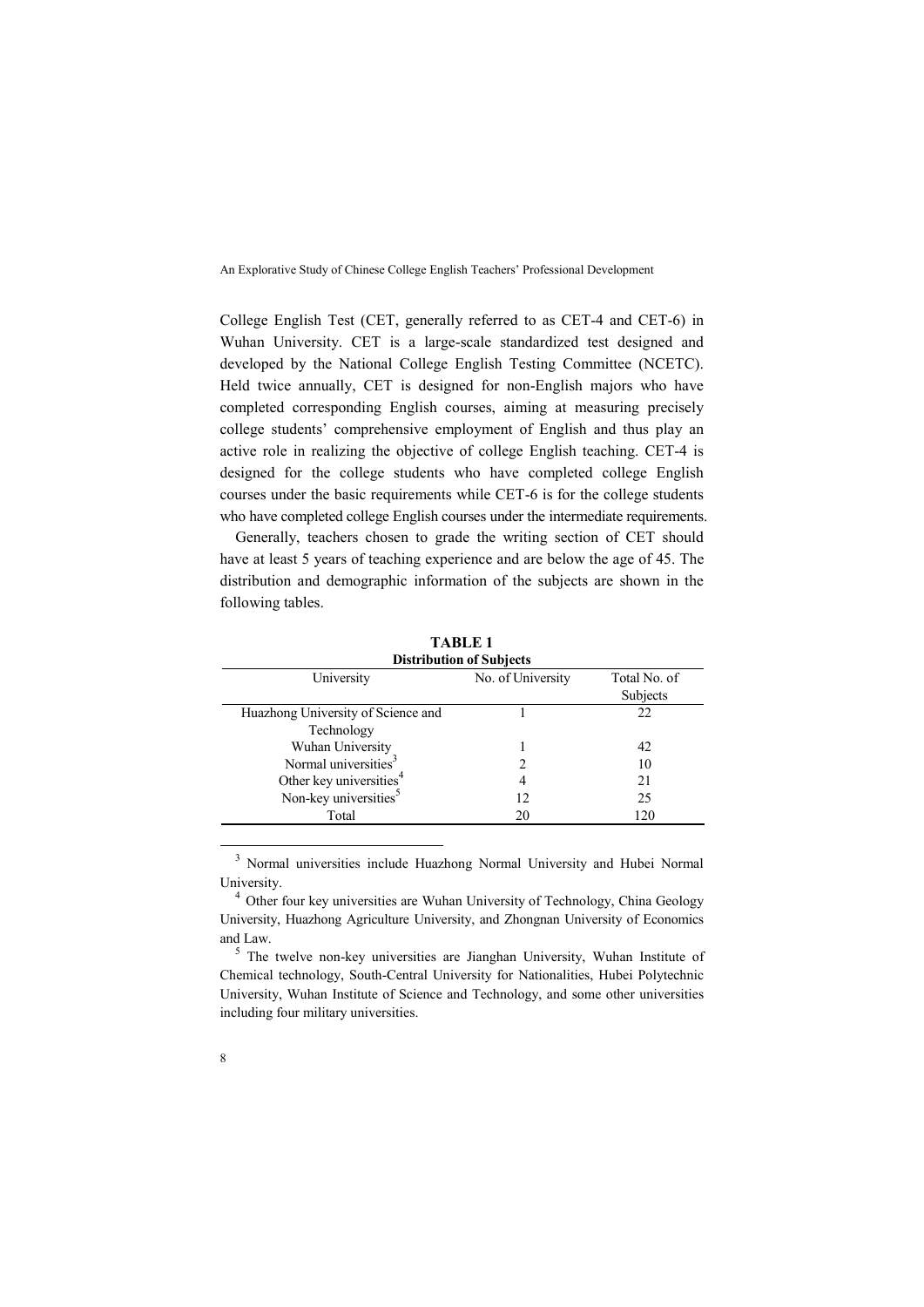| <b>Demographic Information of Subjects</b> |                     |           |         |
|--------------------------------------------|---------------------|-----------|---------|
|                                            | Items               | Frequency | Percent |
| Gender                                     | Male                | 27        | 22.5    |
|                                            | Female              | 93        | 77.5    |
|                                            | Total               | 120       | 100     |
| Age                                        | Below 30            | 34        | 28.3    |
|                                            | 30-39               | 58        | 48.3    |
|                                            | 40-49               | 28        | 23.4    |
|                                            | Total               | 120       | 100     |
| Professional title                         | Assistant           | 14        | 11.7    |
|                                            | Lecturer            | 68        | 56.7    |
|                                            | Associate professor | 33        | 27.4    |
|                                            | Professor           | 5         | 4.2     |
|                                            | Total               | 120       | 100     |
| Length of teaching                         | $1-5$ years         | 14        | 11.7    |
|                                            | $6-10$ years        | 60        | 50      |
|                                            | Over 10 years       | 46        | 38.3    |
|                                            | Total               | 120       | 100     |

**TABLE 2** 

### **Instruments**

A detailed questionnaire is employed for the purpose of the survey, which was presented in Chinese to avoid misunderstandings from the participants. The questionnaire items are mainly based on and adapted in accordance to the Chinese context from the questionnaire used in the 2000 survey conducted by U.S. National Center for Education Statistics (NCES) on Teacher Professional Development and Training. The questionnaire is composed of both close-ended questions which are reliable and easy to score and an open-ended question from which one can expect the range of responses for exploratory research (Wallace, 1998).

The *Survey on College English Teachers' Professional Development* consists of three parts. Table 3 presents its structure along with the number of items for each part.

A survey is used only to examine the current situation of college English teachers' professional development. For one thing, the survey covers almost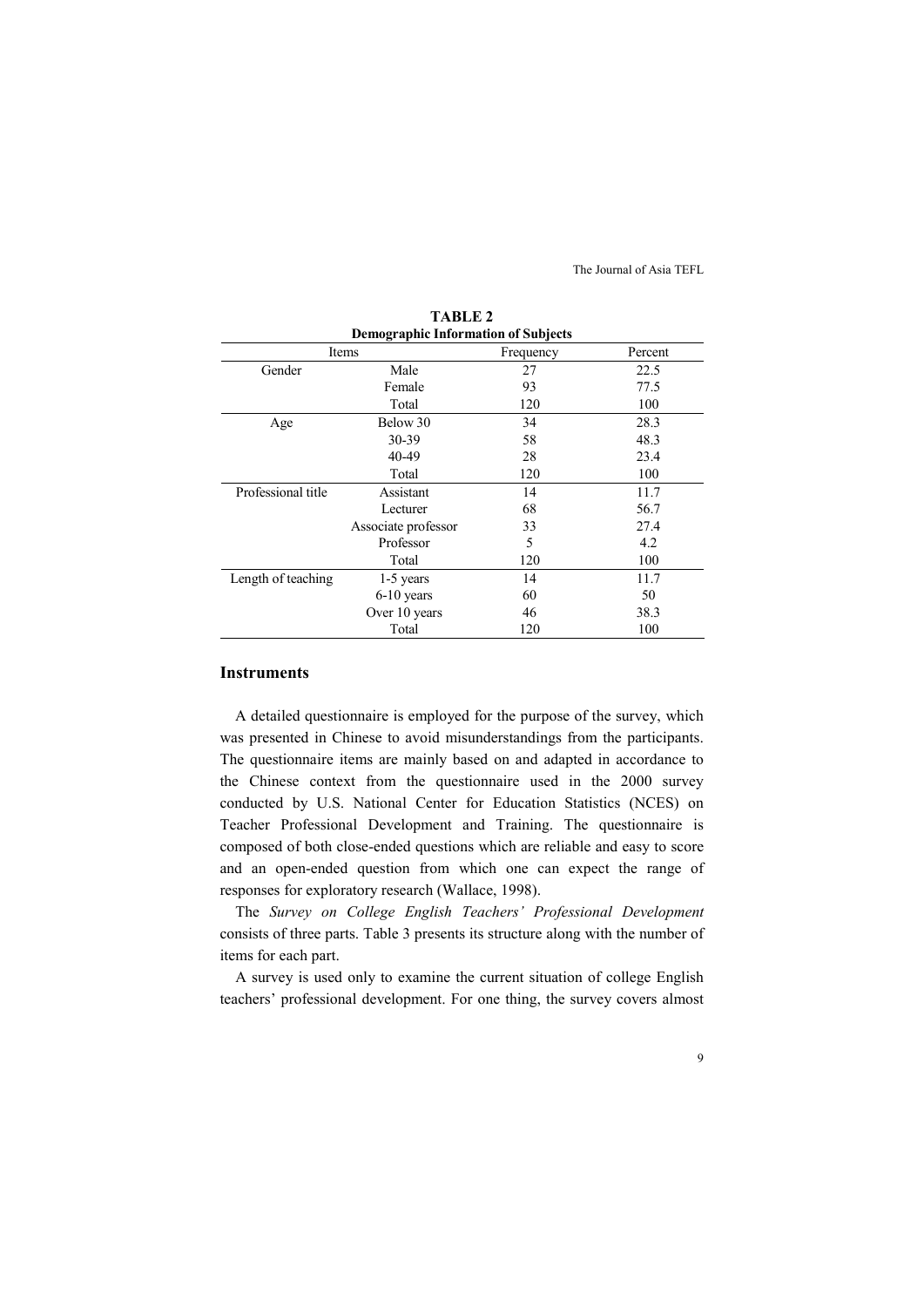all the detailed information required by the present exploratory study. For another, a large number of subjects provided their answers to the open-ended question, already showing their personal opinions and suggestions, which otherwise should be obtained through interviews.

### **Data Collection**

Two-hundred questionnaires were distributed. Professor Xiong Dunli, who is an executive council member of Hubei College English Association with a high prestige in the field of college English teaching, helped to distribute and collect the questionnaires. One-hundred-fifty questionnaires were returned with the rate of 75%, among which 120 are valid. The subjects were assured that all the data would be kept strictly confidential and used for research purposes only.

| <b>Structure of Questionnaire</b> |                                                       |                 |  |
|-----------------------------------|-------------------------------------------------------|-----------------|--|
|                                   | Content                                               | No. of Items    |  |
| Part A                            | Personal details: sex, age, professional title, years | 5 (A01 to A05)  |  |
|                                   | spent in college English teaching, the university     |                 |  |
|                                   | where they work                                       |                 |  |
|                                   | Basic teaching information: class hours per week,     | 4 (A06 to A09)  |  |
|                                   | main and other teaching assignment fields             |                 |  |
|                                   | Early teaching experiences                            |                 |  |
| Part B                            | Early Teaching Experiences                            | 8 (B01 to B07)  |  |
| Part C                            | Informal and formal professional development          | 18 (C01 to C18) |  |
|                                   | Administrative support of college English teachers'   | 2 (C19 to C20)  |  |
|                                   | professional development                              |                 |  |
|                                   | Feelings about preparedness                           | 2 (C21 to C22)  |  |
|                                   | Views on professional development                     | 2 (C23 to C24)  |  |
|                                   |                                                       |                 |  |

**TABLE 3 Structure of Questionnaire**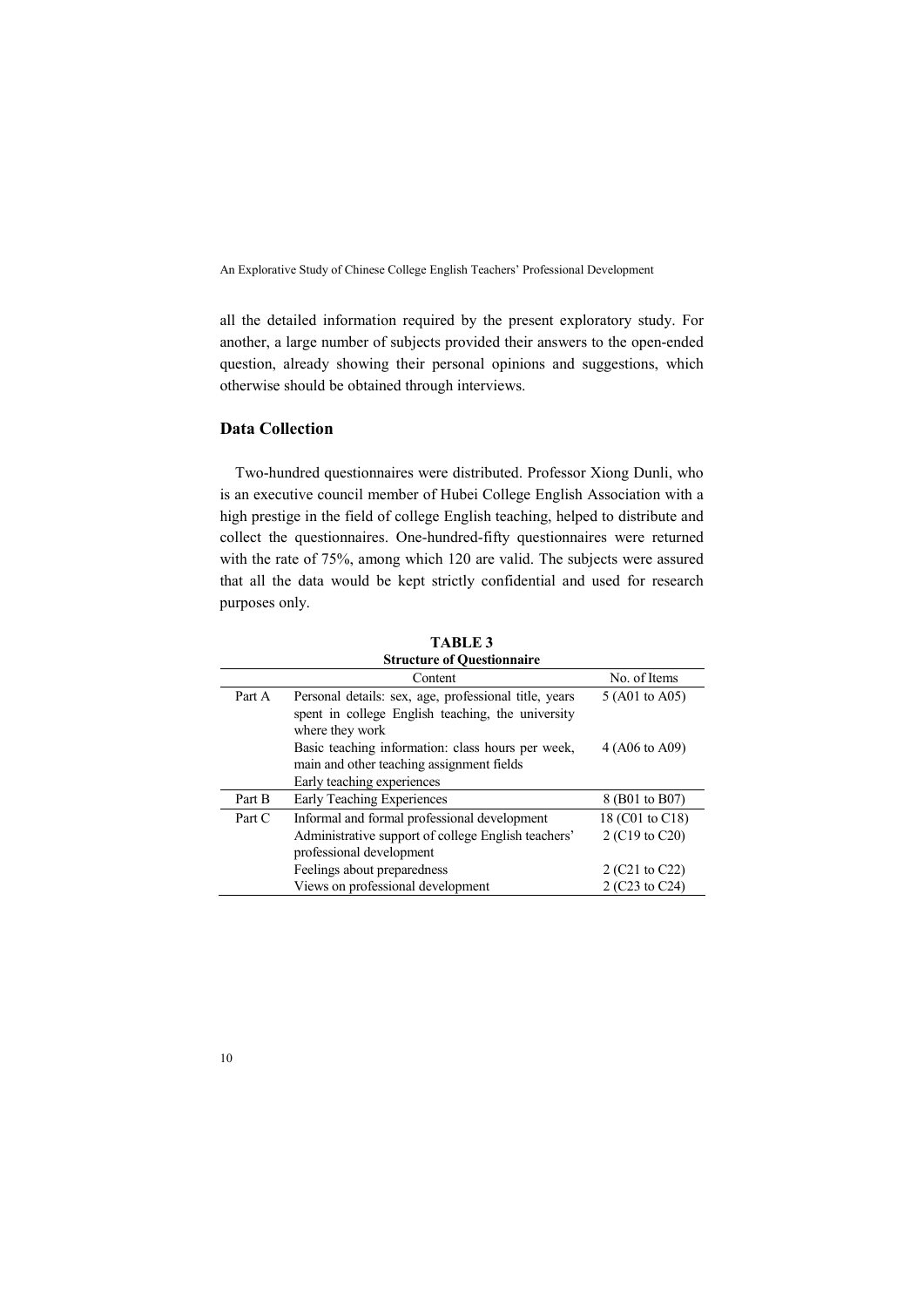# **SELECTED FINDINGS**

### **Pre-service Learning and Preparation**

Findings from the survey show that those who did not have any practice teaching account for 17.5% of the 120 participants. The percentages of the teachers who never had practice teaching experiences vary by undergraduate major. For those who majored in English education at university, the percentage is zero<sup>6</sup>, compared with 23.6% for those whose major is English language and literature, 28.6% for those who specialized in English for science and 66.7% for those in other fields related to English.

## **College English Teachers' Professional Development**

#### *Formal Professional Development*

-

Of all the subjects in the survey, less than half (48.3%) have participated in formal professional development programs related to English teaching. Generally the participation rate increases with years of teaching experience. Teachers were also asked their participation in some in-service formal professional development programs that focused certain subjects, as is shown in Table 4.

<sup>&</sup>lt;sup>6</sup> All students from normal universities majoring in English education in China are required to have practice teaching experiences before graduation.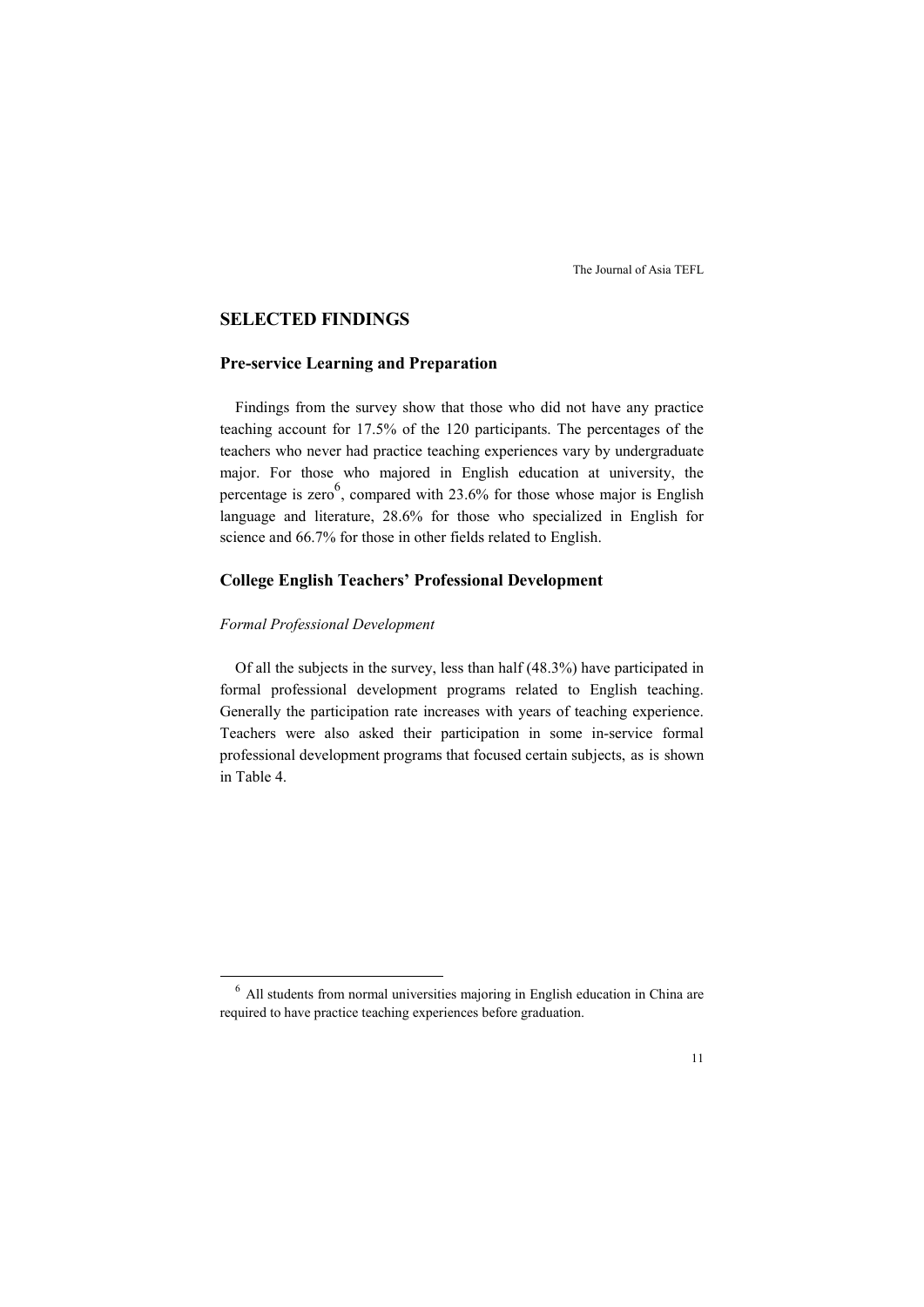| TABLE 4<br>Percentage of Teachers Who Participated in Formal Professional Programs that<br><b>Focused on Various Subject Areas</b> |                    |    |
|------------------------------------------------------------------------------------------------------------------------------------|--------------------|----|
| <b>Participation Rate</b><br><b>Subject Areas</b>                                                                                  |                    |    |
|                                                                                                                                    | $V_{\alpha\alpha}$ | NΔ |

| <b>SUDJECT ATEAS</b>                                     |          | Participation Rate |
|----------------------------------------------------------|----------|--------------------|
|                                                          | Yes      | N <sub>0</sub>     |
| Teaching content and performance standards               | 74.1%    | 25.9%              |
| New methods of teaching (e.g., cooperative learning)     | 86.4%    | 13.8%              |
| Use of educational technology for instruction (e.g., use | $41.4\%$ | 58.6%              |
| of computers)                                            |          |                    |
| Student assessment                                       | 69%      | 31%                |
| Addressing the learning needs of students                | 53.4%    | 46.6%              |
| Classroom management                                     | 62.1%    | 37.9%              |

Teachers who reported having participated in formal professional development programs were asked to indicate the extent to which they believed the programs improved their teaching (Figure 1). In general, participating in these programs was perceived moderately or somewhat helpful in teaching by the majority of the teachers. However, nearly one third of the teachers believed that it was not so useful in improving their teaching.



**Teachers' Evaluation of the Effect of Formal Professional Development Programs**  (1= "very helpful"; 2= "moderately helpful"; 3= "somewhat helpful"; 4= "not very helpful";  $5 =$  "not at all helpful")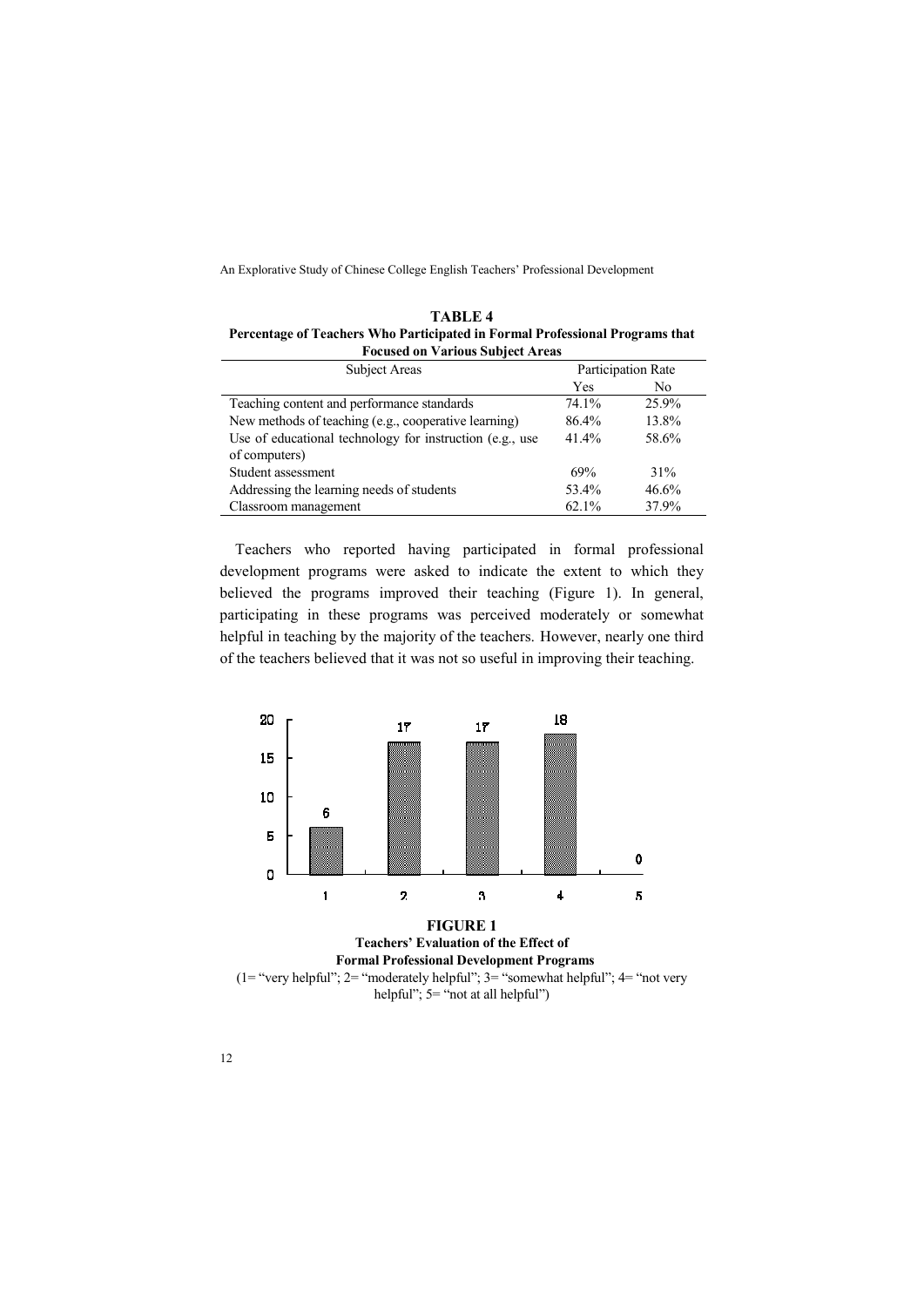### *Informal Professional Development*

Almost all the college English teachers in the survey have been involved in different kinds of informal professional development activities. Teachers' choices are displayed in Table 5.

In the survey the participants were asked to give their overall assessment of all the professional development activities they have participated in. In general, they held positive views on the impact of their professional development. About half of them felt that the activities were very helpful or moderately helpful. This may indicate that formal professional programs play an important part in teacher professional development.

| Choices among Types of finormal Professional Development Activities |     |                |  |
|---------------------------------------------------------------------|-----|----------------|--|
| <b>Types of Activities</b>                                          |     | Answer         |  |
|                                                                     | Yes | No             |  |
| Observational visits to other schools                               | 61  | 59             |  |
| Individual or collaborative research professionally                 | 87  | 33             |  |
| Discussing issues of teaching with other teachers                   | 107 | 13             |  |
| Regular review of one's own teaching                                | 99  | 21             |  |
| Participating in mentoring and peer observation                     | 114 | 6              |  |
| Participating in a network of teachers                              | 37  | 83             |  |
| Attending national or international academic conferences            | 44  | 76             |  |
| Being the presenter in any national or international academic       | 19  | 101            |  |
| conferences                                                         |     |                |  |
| Publishing papers in academic journals related to English teaching  | 70  | 50             |  |
| Doing some reading to improve professional qualities                | 118 | $\mathfrak{D}$ |  |
| Participating in teaching competitions arranged by the university   | 69  | 51             |  |

**TABLE 5 Choices among Types of Informal Professional Development Activities** 

# **Work Environment**

The data in this part contains useful information on the types of support for professional development that college English teachers ever received.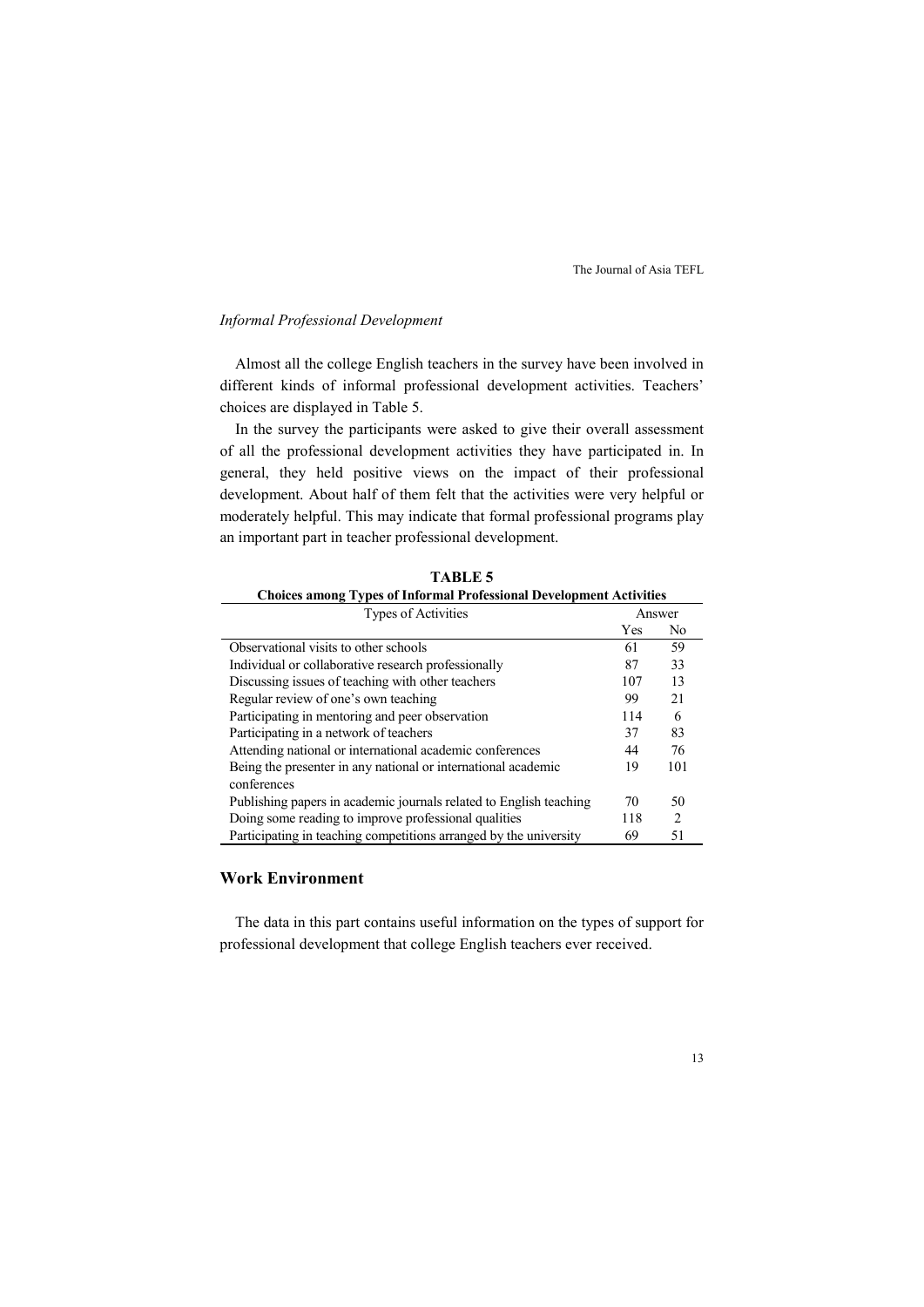#### *Early Support for Beginning Teachers*

In the survey 79.2% of the 120 participants reported that they had been given pre-service training. The data also suggests that more emphasis on preservice training has been attached greater importance to in recent years.

#### *Institutional Support*

This section provides information on class hours per week, supports for teachers' professional development, incentives and rewards that encourage teachers to participate in professional development programs.

More than half of the teachers (72.5%) spent 12-16 hours or more in the classroom per week. In addition, teachers have to teach bigger size of class with more class hours per week since the university admission rate has been continuously increasing. What's more, teachers will spend a certain number of hours after class tutoring and on other course-related activities, such as lesson preparation, grading students' homework and meetings.

Besides time, the results shown in Table 6 reveal the information concerning the various types of support teachers ever received for in-service professional development.

| <b>Various Types of Support for In-service Professional Development</b> |                        |  |  |
|-------------------------------------------------------------------------|------------------------|--|--|
| Types of Support                                                        | Percentage of Teachers |  |  |
|                                                                         | Receiving the Support  |  |  |
| Release time from teaching                                              | 20%                    |  |  |
| Scheduled time for professional development                             | 27.5%                  |  |  |
| Stipend for professional development                                    | 12.5%                  |  |  |
| Full or partial reimbursement of tuition                                | 38.7%                  |  |  |
| Reimbursement for academic conferences                                  | 26.6%                  |  |  |
| Reimbursement of travel expenses                                        | 32.8%                  |  |  |
| Commendation from the leader                                            | 40%                    |  |  |
| Increase in salary or receiving bonus                                   | 21.7%                  |  |  |
| Recognition in the annual teacher evaluation                            | 41.7%                  |  |  |
| Given priority in the evaluation of professional titles                 | 17.5%                  |  |  |

**TABLE 6**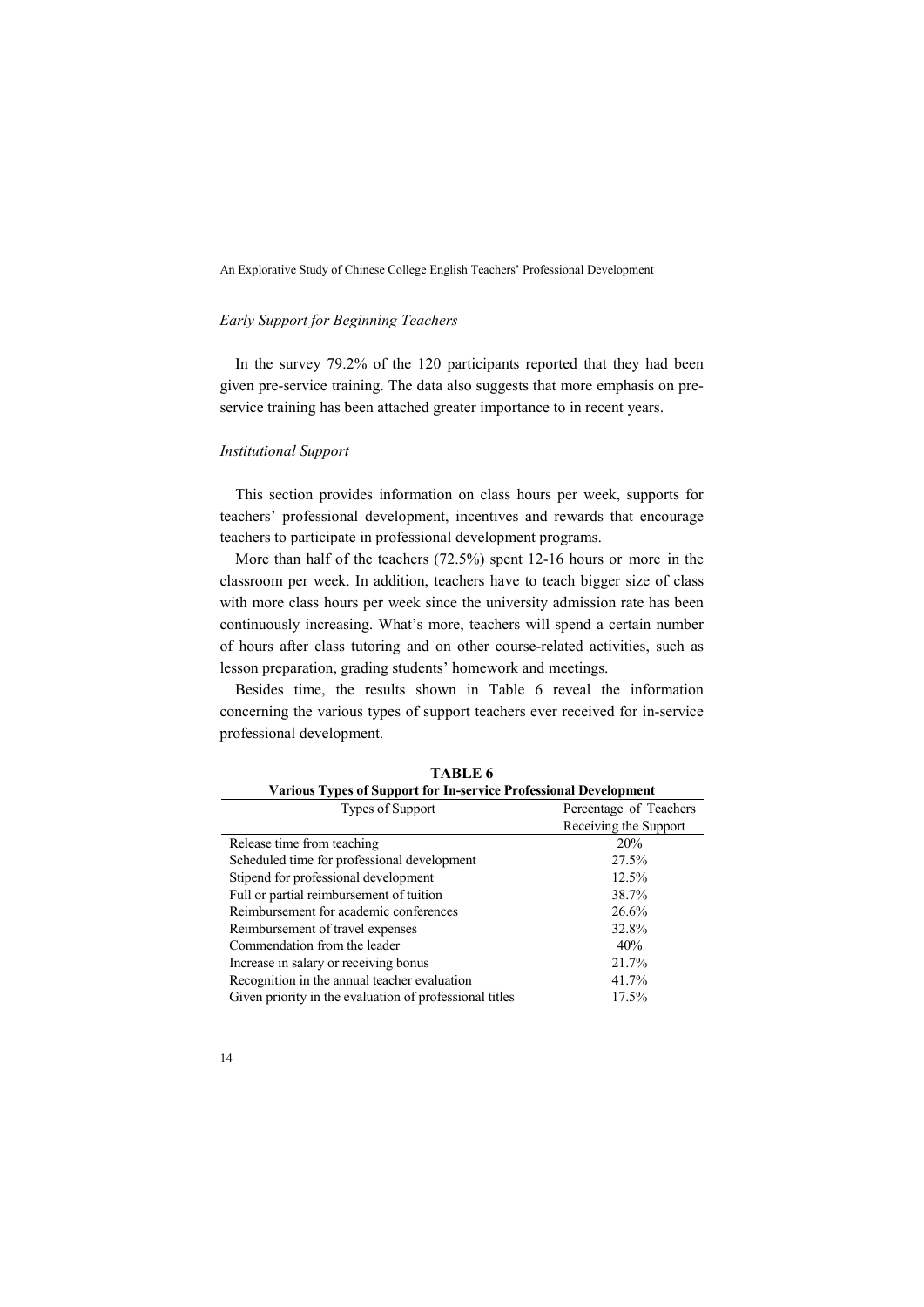# **Perceptions of Their Own Professional Development**

#### *Teachers' Feelings about Preparedness*

To explore the extent to which teachers might be prepared for new and ongoing challenges in the classroom, the survey asked about how prepared they felt for the overall demands of their teaching assignments. They were also asked about how prepared they felt for specific classroom activities. The survey data indicate that teachers generally felt either "moderately" or "somewhat" well prepared for most classroom activities. But differences existed in preparedness between those who had participated in the formal professional development programs versus those who had not (Table 7). Group A refers to the 58 subjects who have participated in formal professional development programs while Group B refers to the 62 subjects who have not. In general, the former were more likely than their peers to indicate that they felt very prepared.

| <b>Teachers' Response to Preparedness for Classroom Activities</b> |          |         |  |  |
|--------------------------------------------------------------------|----------|---------|--|--|
| <b>Classroom Activities</b>                                        | Group A  | Group B |  |  |
| Implementing new methods of teaching                               | 18%      | $71\%$  |  |  |
| Implementing college English syllabus and performance              | 18.6%    | 9%      |  |  |
| standards                                                          |          |         |  |  |
| Integrating educational technology into classroom teaching         | $16.7\%$ | $6.2\%$ |  |  |
| Using student performance assessment                               | 10%      | $5\%$   |  |  |
| Maintaining order and discipline in the classroom                  | $22.2\%$ | 4.5%    |  |  |
| Addressing the needs of students                                   | 25.8%    | 19%     |  |  |

**TABLE 7** 

*Three Top Priorities for Teachers' Own Additional Professional Development* 

Participants were asked to select their three top priorities for their own additional professional development from a list.<sup>7</sup> The results show that

-

 $<sup>7</sup>$  The list is given in the Appendix.</sup>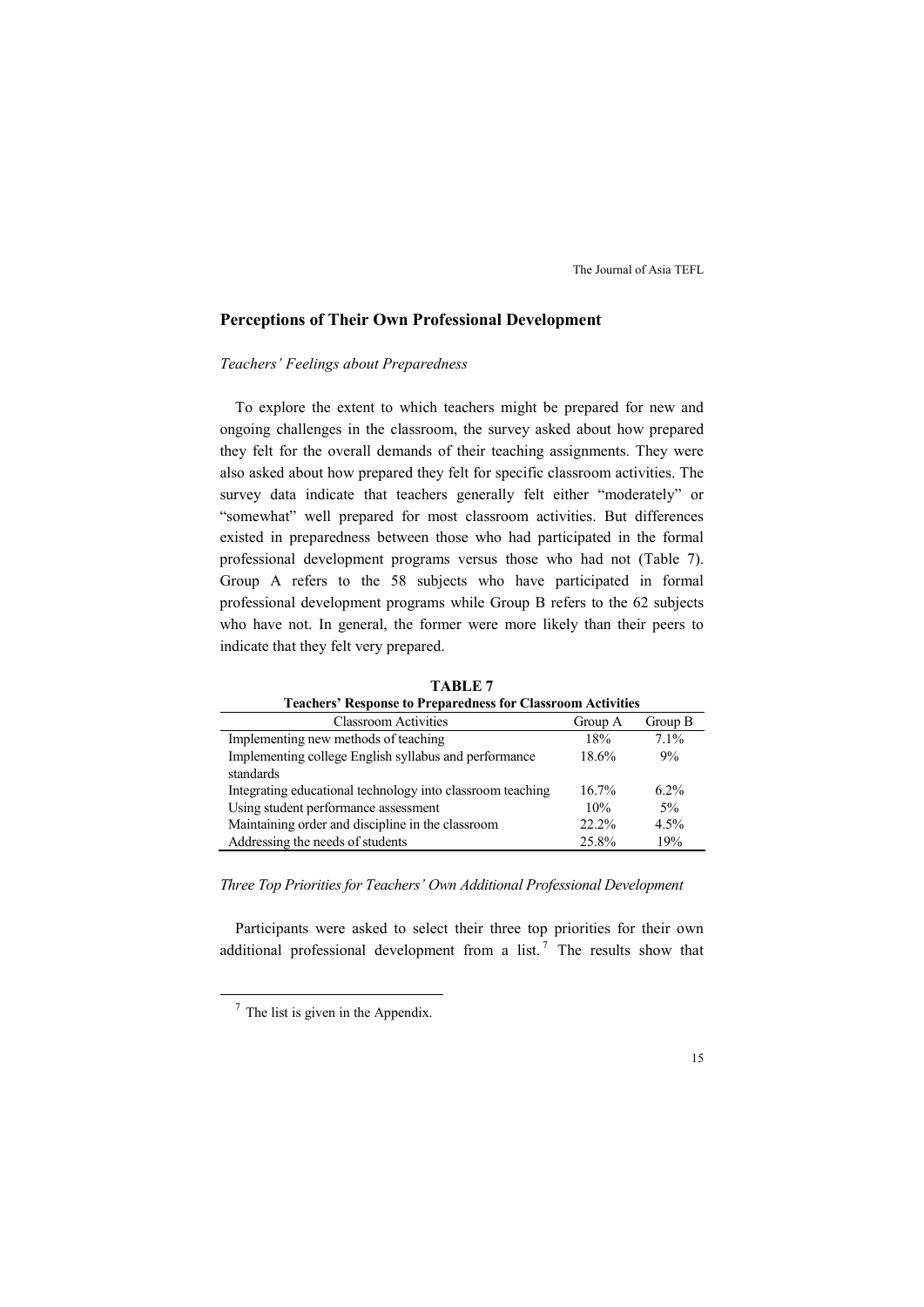"teaching methods" ranks first (72.5%). The other two are "use of technology in instruction" (61.7%) and "student assessment" (47.5%). These findings echo the results of teachers' feeling about preparedness for various classroom requirements.

#### *Preferable Ways of Teachers' Own Professional Development*

Teachers were required to select the ways they prefer to make their own professional development. The most preferable way selected is pursuing PhD studies. Teachers are also more likely to choose attending national or international academic conferences as a way of professional development. Those choosing mentoring or peer observation to make improvement in their profession take up 45.8%. However, they are least likely to choose to attend formal teacher professional development programs.

#### *Teachers' Suggestions on Professional Development*

At the end of the questionnaire the participants were asked to write down any suggestions on professional development. Altogether 42 subjects provided their response. Generally, the answers fall into two categories: one is to appeal for support from authorities of the department and the university; the other is to offer their own suggestions.

Concerning teachers' appealing for administrative support, their opinions are grouped and summed up as follows:

- 1) Twenty seven participants mentioned that the number of class hours should be reduced so that teacher can have more time available for professional development. Reducing class size is also called for to achieve more effective teaching and better student performance.
- 2) Thirty five participants called on the university and the department to provide more them with more chances of attending training programs and other kinds of formal professional development activities. Moreover, 12 teachers called for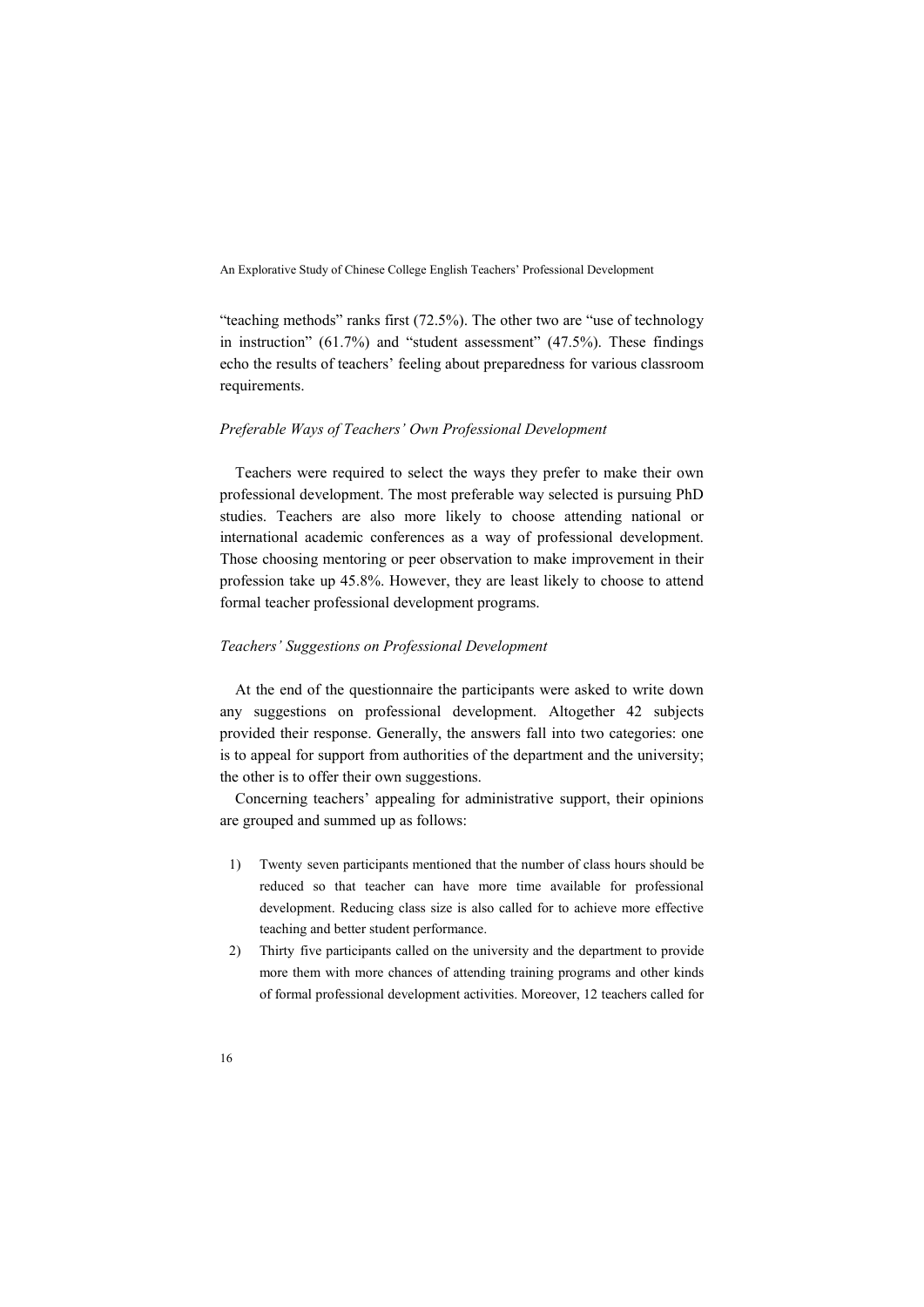a fair system of selecting teachers to attend formal programs should be established. Some think that younger teachers should be given more opportunities.

- 3) Fourteen participants thought that the university and the department should constantly organize different kinds of informal professional development activities so as to give teachers more chances communicate with and learn from each other. The activities mentioned by those participants include interschool communication, teaching experience exchange workshops among teachers, academic communication, collaborative lesson planning, classroom observation and mentoring.
- 4) Nine participants proposed that a collaborative environment is very important, where teachers and administrators develop common goals, share ideas, and work together to achieve their goal of professional development. They thought that a positive and uplifting university culture must be created so that all the teachers will have great zeal for professional development.

Some teachers provide valuable suggestions on college English teachers' professional growth. One suggestion is that college English teachers should not only read literature in their subject field, but also dabble in other kinds of books. Since we are now living in the era of knowledge explosion and the articles in college English textbooks usually cover a wide range of topics, extensive reading can help teachers broaden their horizon and benefit their teaching. It is also suggested that teachers should study professional knowledge in a certain field, such as finance or medicine, so that they can be qualified for ESP teaching in the future. Last but not least, some participants mentioned that college English teachers should enhance their research capability.

### **DISCUSSION**

This section provides a detailed analysis and discussion of the major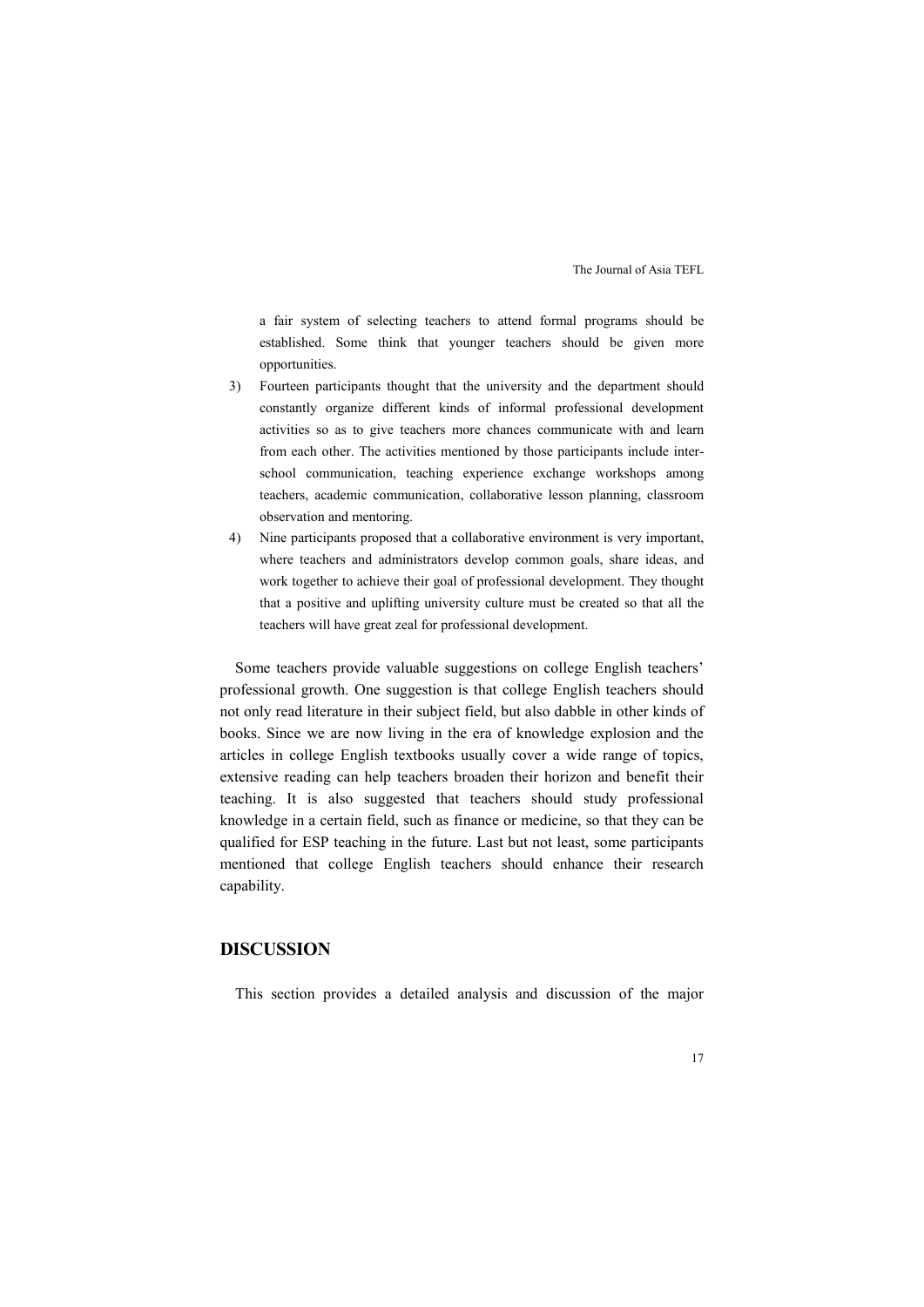#### findings of the survey.

Firstly, as can be seen from participants' pre-service learning and preparation, a certain number of college English teachers in general have not been trained for the profession. It is an indisputable fact that teaching is a complex process, and the demands continue to change and grow. Much of teachers' learning, after initial pre-service learning, will actually take place on the job. Therefore, they should involve themselves in various kinds of professional development activities to make up for the insufficient preservice learning and preparation and prepare for challenges facing them.

Secondly, as far as formal professional development programs are concerned, the participation rate of subjects in such programs is less than 50 percent. Various reasons may account for this phenomenon, such as teachers' heavy workload, lack of support from department or university, being short of fund, unavailability of opportunities, etc., which can be proved by the related survey results in work environment. But whatever the reasons, it can still be inferred that teachers' professional development hasn't been attached due importance to.

Thirdly, formal professional development programs can provide a means for teachers to meet new requirements since the majority of the teachers did find them moderately or somewhat helpful in teaching. However, criticisms of such programs also exist because they are operated by administrators and are not "teacher-centered." And the program content has little connection with classroom practice (Dai, 2006). On the one hand, as is shown in the survey, around 40 percent of the participants ever participated in programs related to educational technology for instruction. On the other hand, teachers are still required to further enhance their competence in this field. This discrepancy reveals a common problem with lots of professional development programs – lack of consistency with teachers' needs and new requirements in English language teaching. The programs are not likely to have lasting effects unless they are designed to provide continuity between what teachers learn and what goes on in the classroom (Fullan & Steigelbauer, 1991). It's also interesting that when asked to select the ways they prefer to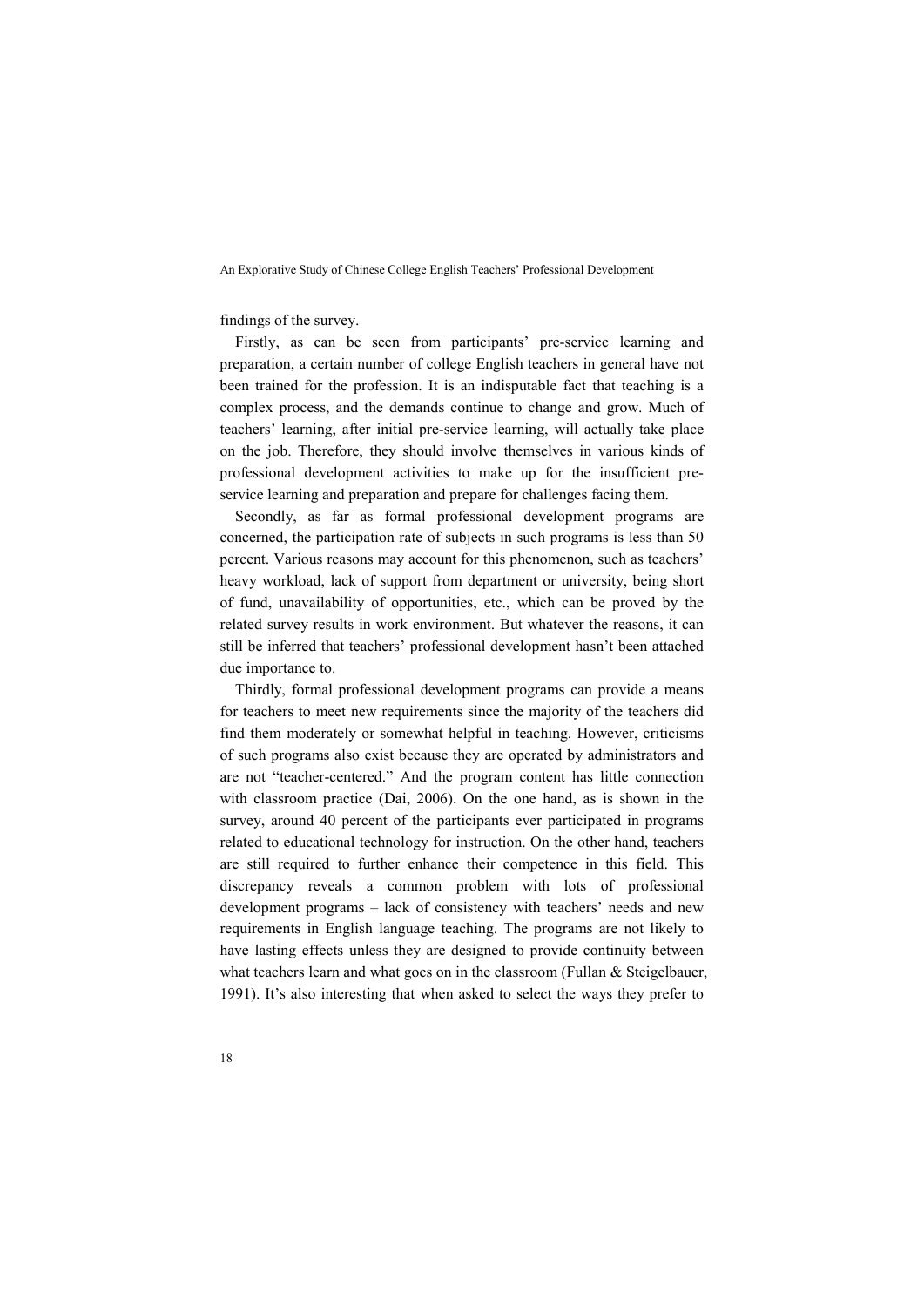make their own professional development, they are least likely to choose participating in formal professional development programs. The reasons for such a finding can be various. One interpretation is that college English teacher usually cannot afford the time since the survey results show that their workload is heavy. The alternative interpretation is that for those younger teachers with less teaching experience, chances to participate in such programs are few. In China, it is a common practice to select teachers to participate in these programs based on professional title or years of teaching experience as well as teacher performance. Lack of institutional support may also be an important factor. The findings might also suggest that many professional development programs are not perceived so effective by teachers. But it must be admitted that if well designed, such programs can still be an irreplaceable choice for teachers to promote the professional growth.

Fourthly, among those informal professional development activities, college English teachers are more likely to collaborate with their colleagues in teaching and doing research. This may suggest that collaboration with other teachers has been considered essential to college English teachers' professional growth. For one thing, opportunities for teacher collaboration are often far more accessible than those for participation in formal programs. For another, teachers can productively exchange their ideas and reflections about teaching practice through various collaborative activities. However, teacher collaboration at present mainly exists within one's own department, which actually should be extended to teacher networks that are powerful learning mechanisms for teachers to share subject and pedagogical knowledge across universities and nations (Lieberman & Grolnick, 1996). Besides collaboration, most teachers often reflect on their own teaching as a way of learning and do regular academic reading to update their knowledge in pedagogy and education. Many have also published papers in academic journals to improve their research ability. Moreover, over half of them have participated in teaching competitions to engage themselves in sharing the experience of teaching practices with other teachers and to urge themselves to improve teaching.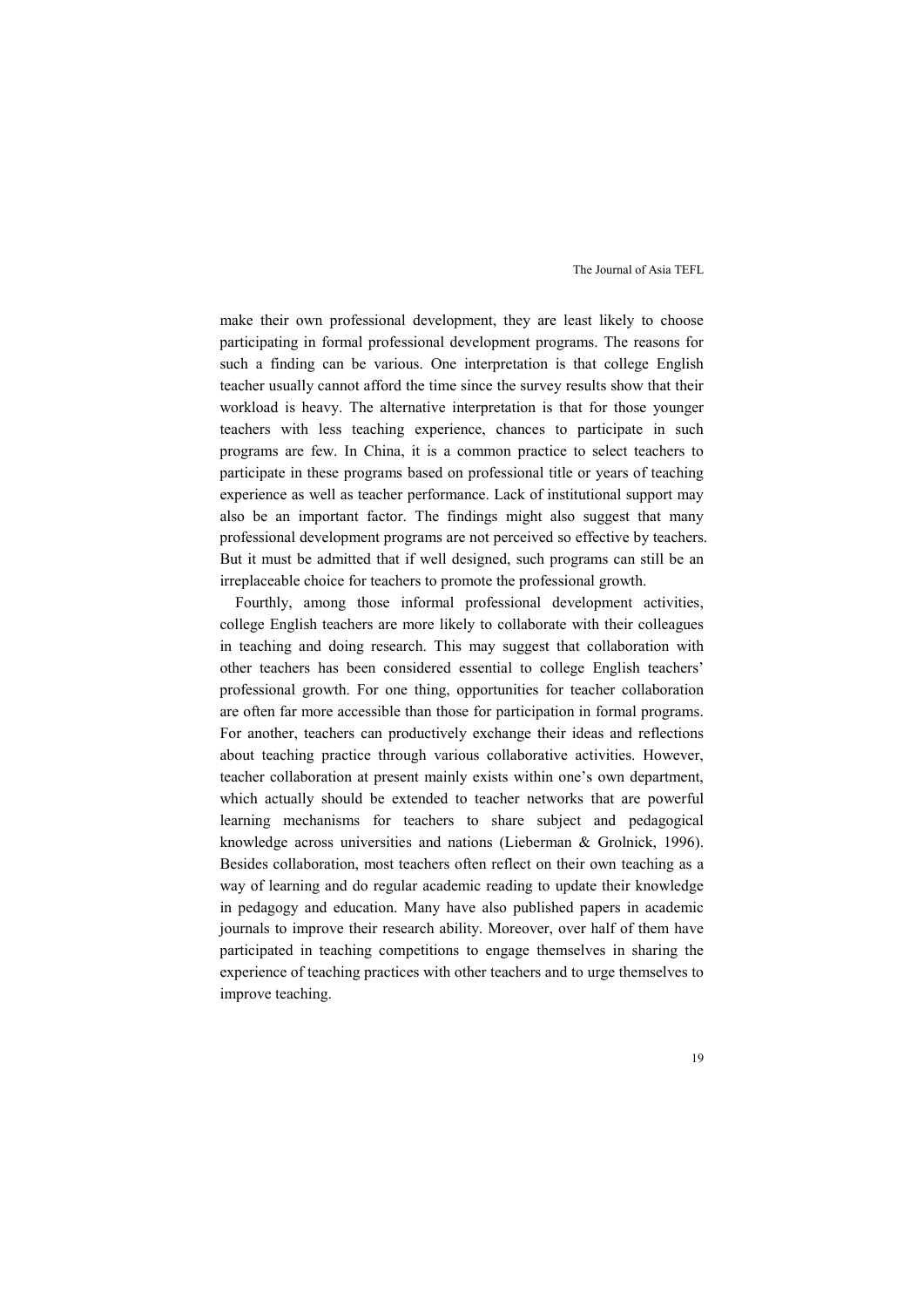Finally, the findings concerning institutional support for teacher professional growth suggest that besides pre-service training the support new teachers received in their early teaching was insufficient and unvaried. Since quite a number of teachers had never engaged in practice teaching before being employed, one can imagine that transition into teaching would inevitably be difficult and struggling for them. Therefore, various forms of early support are a necessity to help new teachers cope with classroom realities. And it must be treated seriously by both the university and teachers themselves. Time has emerged as another key issue in teacher professional development. To meet the new demands, teachers need more time to work with colleagues, more opportunities to develop, master, and reflect on new approaches to working with students (Corcoran, 1995). McDiarmid (1995) also stressed the connection between higher expectations for teachers and the importance of time. In order to achieve the goals of school reform and meet the momentous changes, teachers must spent considerable amount of time learning new techniques and improving their performance at work.

However, the fact is releasing time from teaching can be hard to achieve if universities continue to enlarge recruitment. This can also be proved by the high proportion of choosing releasing time from teaching, suggesting that college English teachers usually have a heavy teaching load and they want to have their class hours reduced so as to get more time for professional growth. On the whole, results related to institutional support indicate that the working environment is relatively supportive as far as pre-service training programs are concerned. However, other aspects still need to be improved, including time and tangible support available for teachers' professional development.

## **IMPLICATIONS**

Effective professional development programs encompass both formal and informal means of supporting ongoing teacher learning. In China, since college English teachers usually don't have much access to formal programs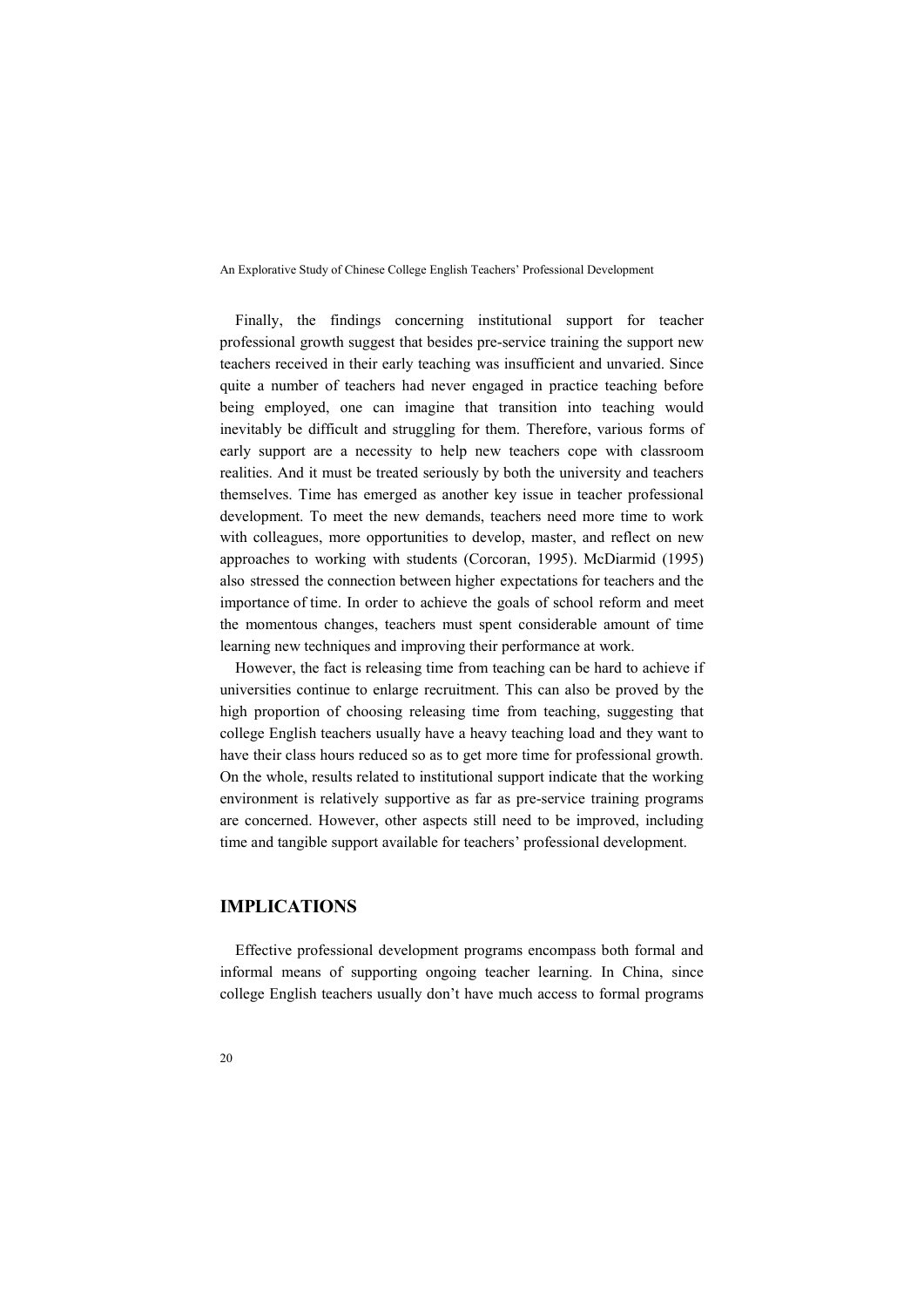or workshops due to various factors, i.e., lack of time, fund, or institutional support, they can turn to informal professional development activities which suit their needs, such as study groups, action research, peer coaching and observation, etc. What's more, they can also explore new ways of professional development with the support of technology. For example, teachers can take advantage of sorts of technologies, e.g., the Internet and video and audio-conferencing so as to obtain teaching resources, join professional networks and make better use of their time (Fine & Raack, 1994). On the other hand, although formal professional development programs are a luxury to college English teachers and some of them not very well designed, they are actually indispensible if established well, and they will enable teachers to develop further expertise in subject content, teaching strategies, use of technologies, and other essential elements in teaching to high standards.

Effective professional development is also heavily dependent on institutional support from department and university. However, providing tangible support seems quite difficult and challenging. The most significant is how to provide teachers with the time they need to pursue their professional growth, interact with their colleagues, and participate in different learning activities. According to the American National Education Association (1994), it is advisable that 50 percent of teachers' time be given to their professional learning. In fact, reducing instructional time and workload seems almost impossible as Chinese universities are recruiting more and more high school graduates. Lack of funding is another challenge, so it is difficult to give teachers financial support or incentives for professional development. But no matter how difficult it is for them to provide support for teachers' professional development, administrators must pay due attention to this important issue. If they really take it seriously, they can work out some creative ways to deal with any difficulties. For example, they can employ some strategies to create time for teachers, such as the use of teaching assistants and team teaching. On the whole, they should regard teachers' professional development as an inseparable part of the development of the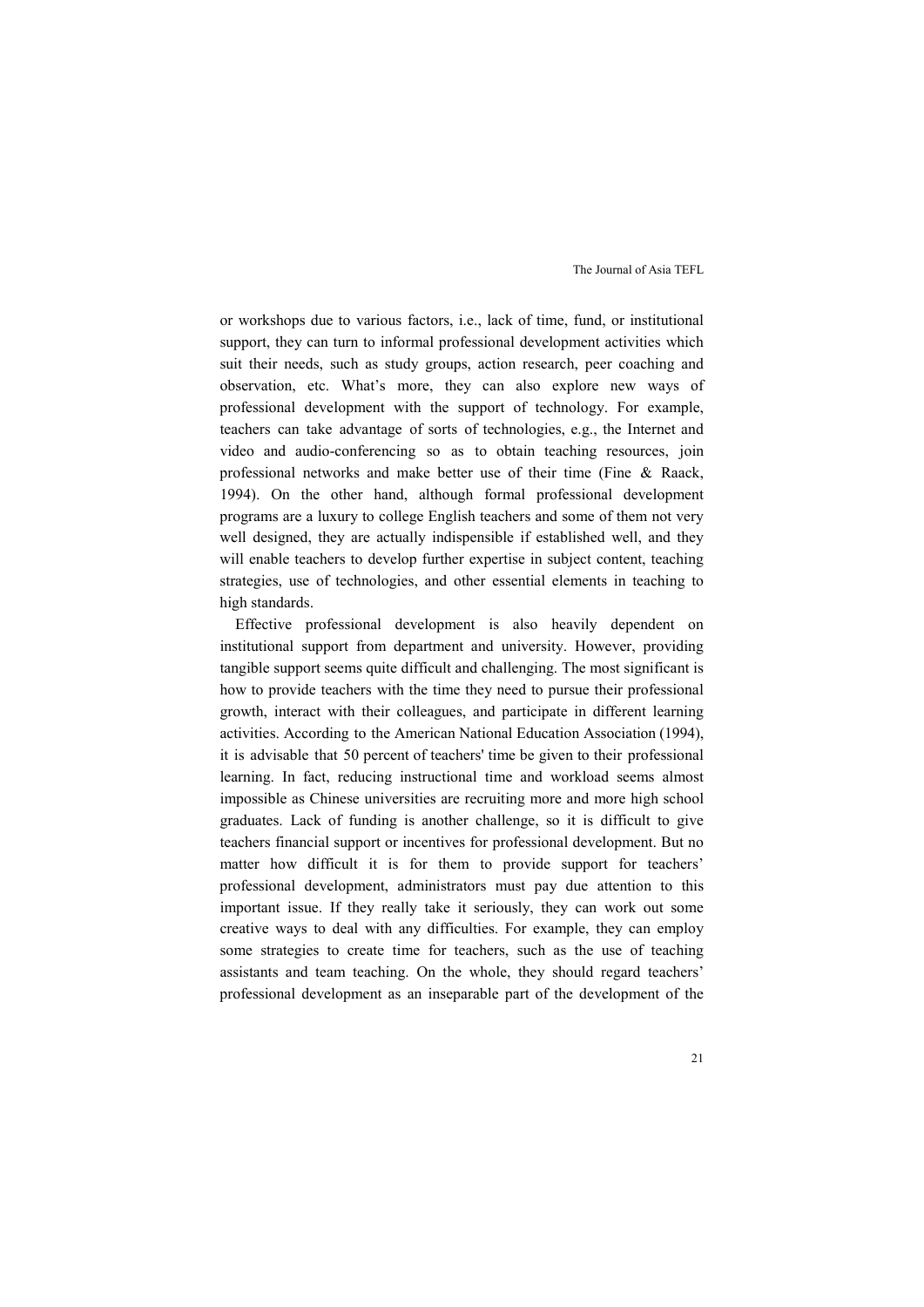#### university.

It is true that administrators have the primary obligation to ensure that all teaching staff can receive the training necessary to carry out job responsibilities effectively. However, it should be noted that teachers themselves have a parallel obligation to continue their own professional growth. Because teachers are central mediators in what and how students learn in their classroom, they must engage in their own professional learning in order to improve student learning (Darling-Hammond & Sykes, 2000). Beyond the opportunities provided by the department or the university, all teachers have the responsibility to keep abreast of new research, to seek out new strategies to improve their performance, and to share new ideas and information with their peers. Teachers should also create a lifetime passion for learning since teaching has always been a changing and demanding job.

### **LIMITATIOS**

Limitations of the present study must be addressed. First, the survey was carried out mainly in the form of questionnaire. The instrument hasn't been proved to be valid or reliable, though it was designed by referring to the 2000 survey conducted by NCES on Teacher Professional Development and Training, which should enjoy high validity and reliability. And the questionnaire is primarily descriptive due to the exploratory nature of the study. Second, the subjects are mainly from universities in Wuhan, which might limit the generalizability of findings and implications of this research. And university policy towards teacher professional development and administrators' opinions about teacher quality were not taken into account. Further research concerning institutional support is necessary, since there is a need to build in mechanisms to support teacher professional development more effectively. To interview university authorities can be a good way to obtain more detailed information in this field. Moreover, an in-depth assessment of the effectiveness of in-service formal professional programs as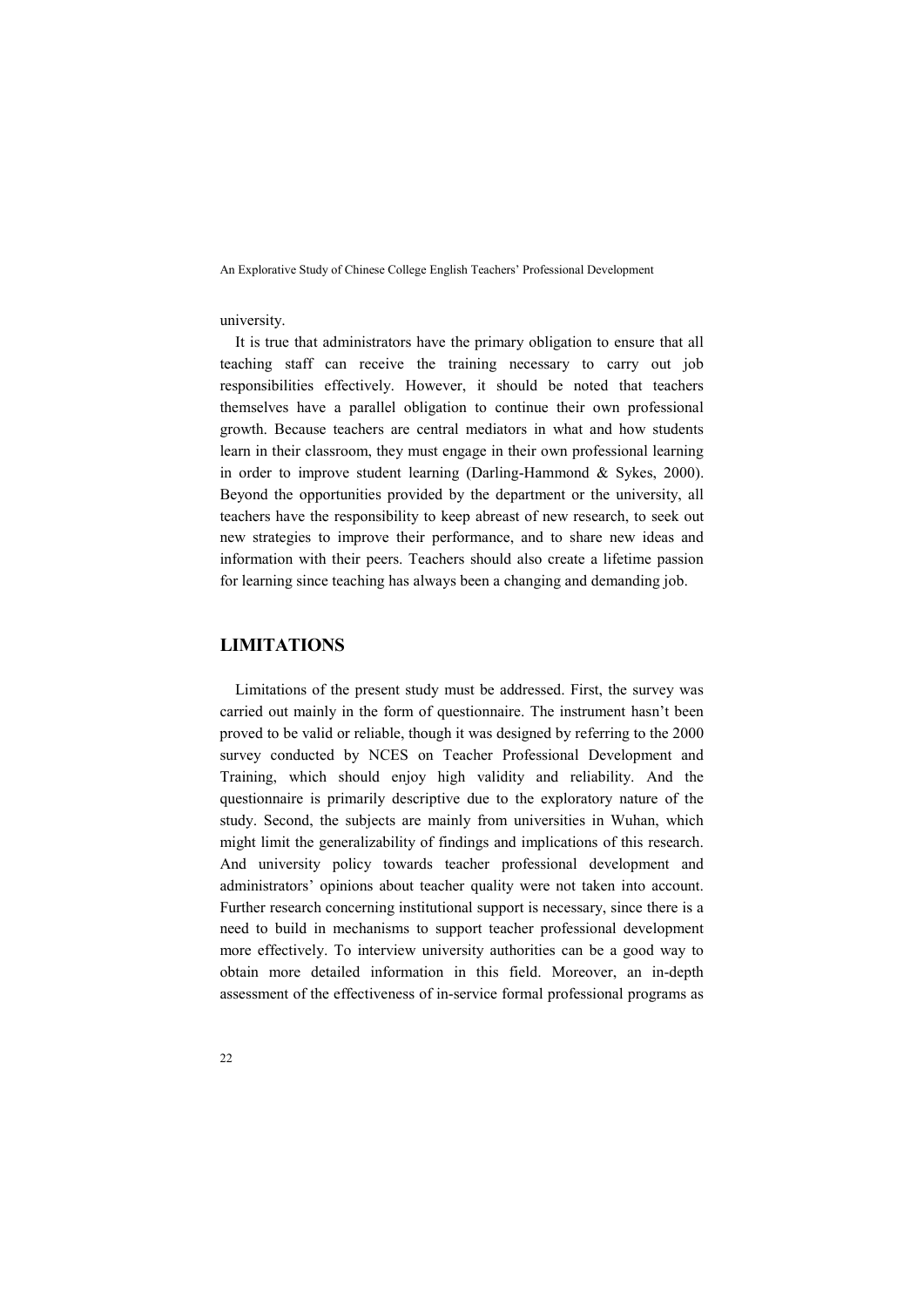well as different types of informal ways of professional growth should be included in future studies.

## **THE AUTHOR**

*Li Jing* is a lecturer in the School of Foreign Languages of Huazhong University of Science and Technology in Wuhan, the capital city of Hubei province, P.R. China. Her current research interests cover translation studies, English teaching, and teacher education. Her recent publications include *The Linguistic Turn or the Pragmatic Turn: The Linguistic Foundation of Translation Studies* (2008) and *The Pragmatic Turn of Translation Studies*  (2008).

Email: lijing@mail.hust.edu.cn

### **REFERENCES**

- American National Education Association. (1994). *It's about time.* Washington, DC: Author.
- Cook, C. J. (1997). *Critical issue: Finding time for professional development*. Retrieved July 5, 2009, from the World Wide Web: http://www.ncrel.org/ sdrs/areas/issues/educatrs/profdevl/pd300.htm.
- Corcoran, T. B. (1995). *Helping teachers teach well: Transforming professional development*. *CPRE Policy Briefs*. Retrieved July 4, 2009, from the World Wide Web: http://www.ed.gov/pubs/CPRE/t61/index.html.
- Dai, J. E. (2006). *College English teacher education: Needs analysis and a program designing*. Unpublished master's thesis, Zhejiang University, Hangzhou, Zhejiang, China.
- Darling-Harmmond, L., & Sykes, G. (Eds.). (2000). *Teaching as a learning profession: Handbook of policy and practice*. San Francisco: Jossey-Bass.
- Fine, C., & Raack, L. (1994). *Professional development: Changing times.* Denver, CO: North Central Regional Educational Laboratory. Retrieved August 7, 2009, from the World Wide Web: http://www.ncrel.org/sdrs/areas/issues/ envrnmnt/go/94-4over.htm.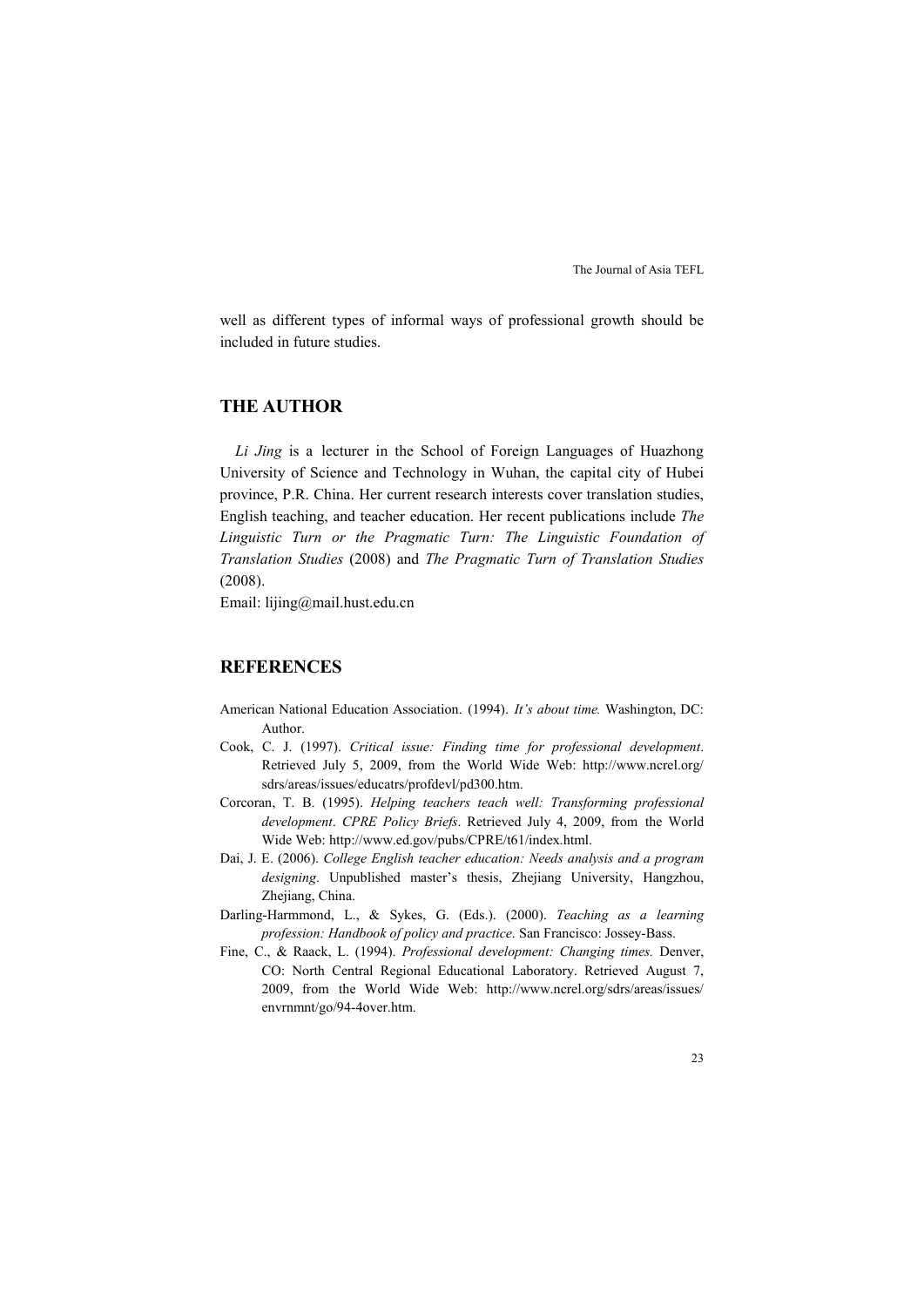- Freeman, D. (1989). Teacher training, development, and decision-making model: A model of teaching and related strategies for language teacher education. *TESOL Quarterly*, *23*(1), 27-45.
- Fullan, M., & Steigelbauer, S. (1991). *The new meaning of educational change* (2nd ed.). New York: Teachers College Press.
- Gan, Z. D. (2000). Reflective teaching: An effective way of professional development for English teachers. *Foreign Language World*, *4*, 12-16.
- Garet, M. S., Porter, A. C., Desimone, L., Birman, B. F., & Yoon, K. S. (2001). What makes professional development effective? Results from a national sample of teachers. *American Educational Research Journal*, *38*(4), 915-945.
- Grant, C. M. (1996). *Professional development in a technological age: New definitions, old challenges, new resources*. Retrieved June 10, 2009, from the World Wide Web: http://ra.terc.edu/publications/terc\_pubs/tech-infusion/prof dev/prof\_dev\_frame.html.
- Guan, P. J., Lv, J., & Xu, J. M. (2001). An evaluation of university teacher training programs in China. *China Higher Education*, *Z1*, 38-41.
- Guo, Y., & Qin, X. Q. (2009). Chinese college English learners' attitudes and behaviors in computer-assisted autonomous language learning. *The Journal of Asia TEFL*, *6*(2), 207-231.
- Guskey, T. R. (2000). *Evaluating professional development*. Thousand Oaks, CA: Corwin Press.
- Guskey, T. R. (2003). What makes professional development effective? *Phi Delta Kappan*, *84*(10), 748-750.
- Hughey, A. W. (2000). Application of the Deming philosophy to higher education. *Industry & Higher Education*, *14*(1), 40-44.
- Jackson, A. W., & Davis, G. A. (2000). *Turning points 2000: Educating adolescents in the 21st century*. New York: Teachers College Press.
- Killion, J. (1999). *What works in the middle: Results-based staff development*. Oxford, OH: National Staff Development Council.
- Lieberman, A., & Grolnick, M. (1996). Networks and reform in American education. *Teachers College Record*, *98*(1), 7-45.
- Little, J. W. (1993). Teachers' professional development in a climate of education reform. *Educational Evaluation and Policy Analysis*, *15*(2), 129-151.
- McDiarmid, G. W. (1995). *Realizing new learning for all students: A framework for the professional development of Kentucky teachers*. East Lansing, MI: National Center for Research on Teacher Learning.
- National Center for Education Statistics. (2001). *Teacher preparation and professional development: 2000*. (NCES 2001-088). Washington, D.C.: U.S. Department of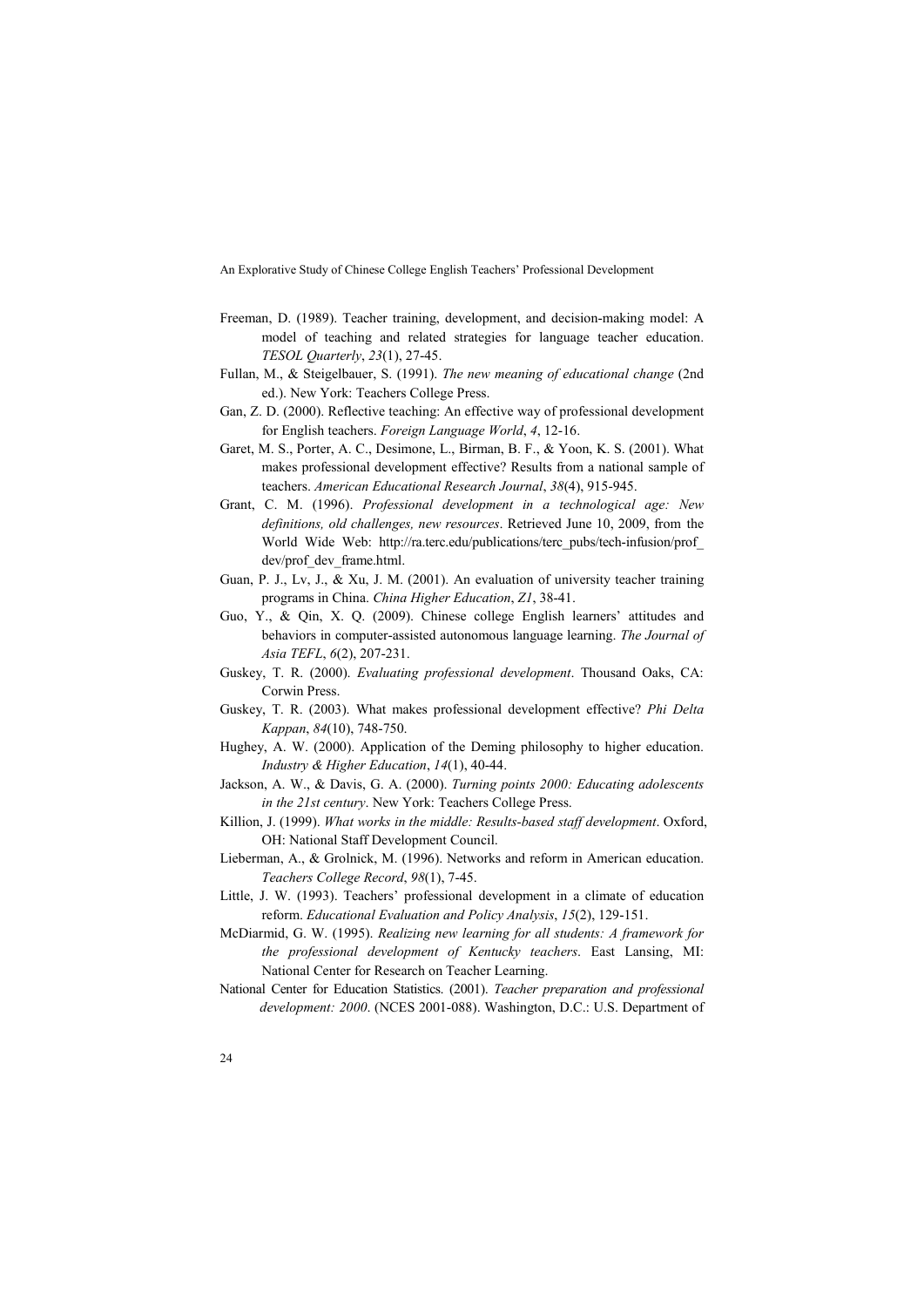Education.

- National Staff Development Council. (n.d.). *NSDC resolutions*. Retrieved May, 20, 2009, from the World Wide Web: http://www.nsdc.org/connect/about/ resolutions.cfm.
- Pate, P. E., & Thompson, K. F. (2003). Effective professional development: What is it? In P. G. Andrews & V. Anfara, Jr. (Eds.), *Leaders for a movement: Professional preparation and development of middle level teachers and administrators* (pp. 123-143). Greenwich, CT: Information Age Publishing.
- Richards, J., & Nunan, D. (2000). *Second language teacher education*. Beijing: Foreign Language Teaching and Research Press.
- Richardson, V. (2003). The dilemmas of professional development. *Phi Delta Kappan*, *84*(5), 401-406.
- Shulman, L. (1987). Knowledge and teaching: Foundations of the new reform. *Harvard Educational Review*, *57*, 1-22.
- Schulz, R. A. (2000). Foreign language teacher development: MLJ perspectives– 1916-1999. *Modern Language Journal, 84*, 495-522.
- Sparks, D. (1997). A new vision for staff development. *Principal*, *77*(1), 20-22.
- Sparks, D., & Hirsh, S. (1997). *A new vision for staff development*. Alexandria, VA and Oxford, OH: Association for Supervision and Curriculum Development and National Staff Development Council.
- Utley, J. (1986). Training teachers a training teacher-trainer. *Foreign Languages Teaching and Research*, *2*, 15-19.
- Wallace, M. J. (1991). *Training foreign language teachers*. Cambridge: Cambridge Teacher Training and Development.
- Wallace, M. J. (1998). *Action research for language teachers*. Cambridge: Cambridge Teacher Training and Development.
- Woodward, T. (1991). *Models and metaphors in language teacher training: Loop input and other strategies*. Cambridge: Cambridge University Press.
- Wu, Y. A. (2001). English language teaching in China: Trends and challenges. *TESOL Quarterly*, *35*(1), 191-194.
- Wu, Z. J. (1995). Action research: A new approach to foreign language teacher education. *Foreign Languages Teaching and Research, 2,* 48-52.
- Xia, J. M. (2007). Teacher development in the college English course reform: Challenges and response. *Foreign Languages in China*, *4*(2), 4-6.
- Xie, B. X. (2000). An overview of college English teaching in China. *Foreign Languages and Their Teaching, 12*, 36-37.
- Zhang, Z. D. (1999). *Foreign language teaching*. Beijing: Science Press.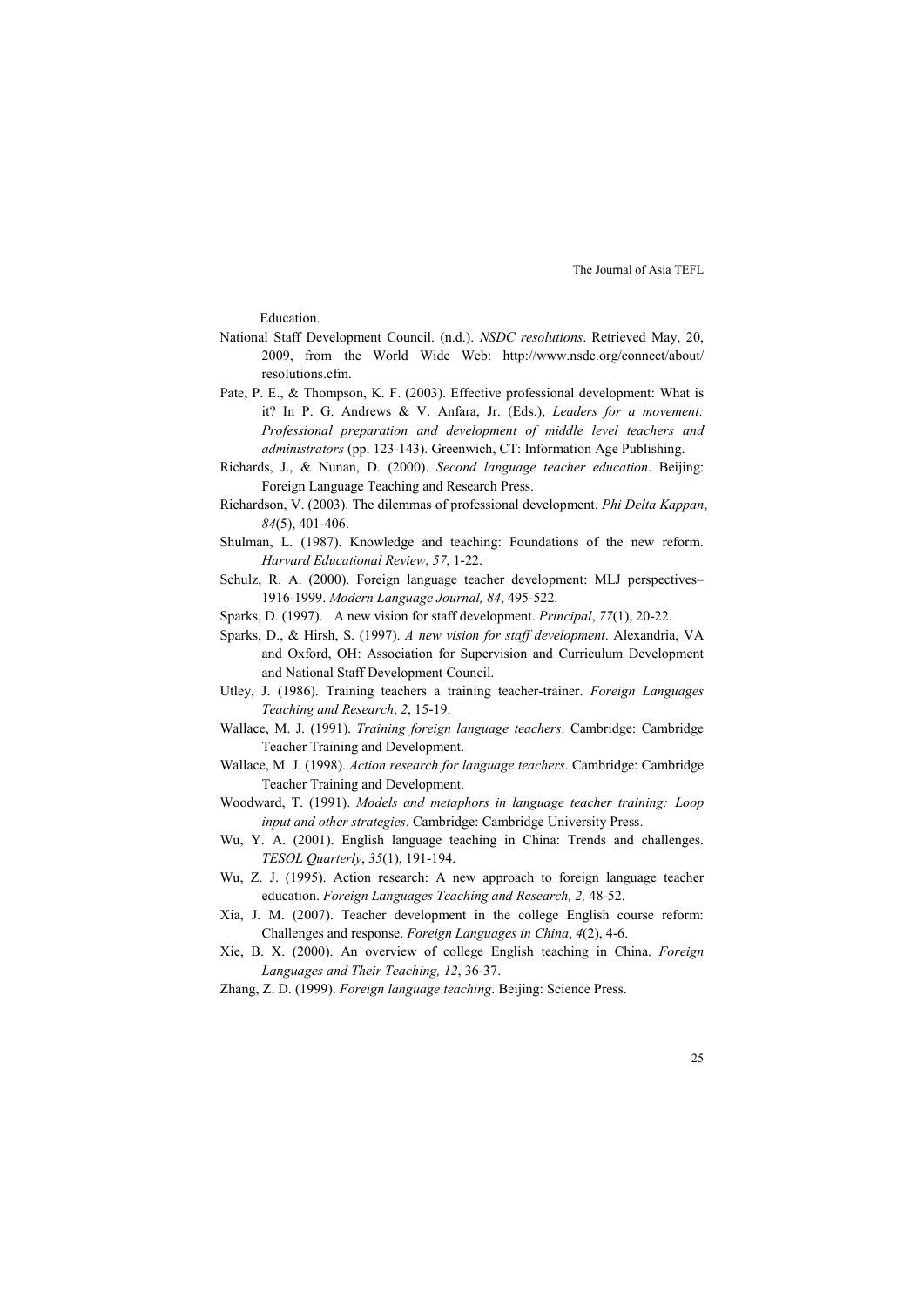# **APPEDIX**

# **Main Items from College English Teachers' Professional Development Questionnaire**

| <b>Basic Information</b> <sup>8</sup><br>Part A |  |
|-------------------------------------------------|--|
|-------------------------------------------------|--|

Part B Early Teaching Experiences<sup>9</sup>

| Part C | Informal and Formal Professional Development $(1=Yes \quad 2=No)$                   |   |                               |
|--------|-------------------------------------------------------------------------------------|---|-------------------------------|
|        | (1) Informal and formal professional development activities                         |   |                               |
|        | C01 Did you ever participate in any formal Ph.D. programs?                          |   | 2                             |
|        | C02 Did you ever pay observational visits to other universities?                    |   | $\mathfrak{D}$                |
|        | C03 Did you ever do research alone or with other teachers?                          |   | 2                             |
|        | C04 Do you often discuss issues of teaching with other teachers?                    |   | $\mathfrak{D}$                |
|        | C05 Do you review your own teaching regularly?                                      | 1 | $\overline{2}$                |
|        | C06 Did you ever participate in mentoring and peer observation?                     |   | $\overline{2}$                |
|        | C07 Did you participate in any network or association of teachers?                  |   | 2                             |
|        | C08 Did you attend national or international academic conferences?                  |   | 2                             |
|        | C09 Did you present your paper in any academic conferences?                         |   | $\mathfrak{D}$                |
|        | C10 Did you ever publishing papers related to English teaching?                     |   | $\mathfrak{D}$                |
|        | C11 Do you often read academic books to improve your professional qualities?        |   |                               |
|        |                                                                                     |   | $\mathfrak{D}_{\mathfrak{p}}$ |
|        | C12 Did you ever participate in teaching competitions?                              |   | $\mathfrak{D}_{\mathfrak{p}}$ |
|        | C13 Did you ever participate in any formal English teacher professional development |   |                               |
|        | programs? $1.$ Yes $2.$ No (Please go to question C18)                              |   |                               |
|        |                                                                                     |   |                               |

C14 How many times did you participate in formal English teacher professional development programs?  $1.$  Once  $2.2$  or  $3.3$   $3.4$  or  $5.4$ . More than  $5.4$ 

-

<sup>8</sup> Details are provided in Table 3.

<sup>&</sup>lt;sup>9</sup> Items in Part B mainly cover the following information: (1) Major field of study in undergraduate program; (2) Length of practice teaching experiences before graduation; (3) Pre-service training at university; (4) Preparedness toward different teaching-related activities in the first year of teaching; (5) Institutional support in the first year of teaching.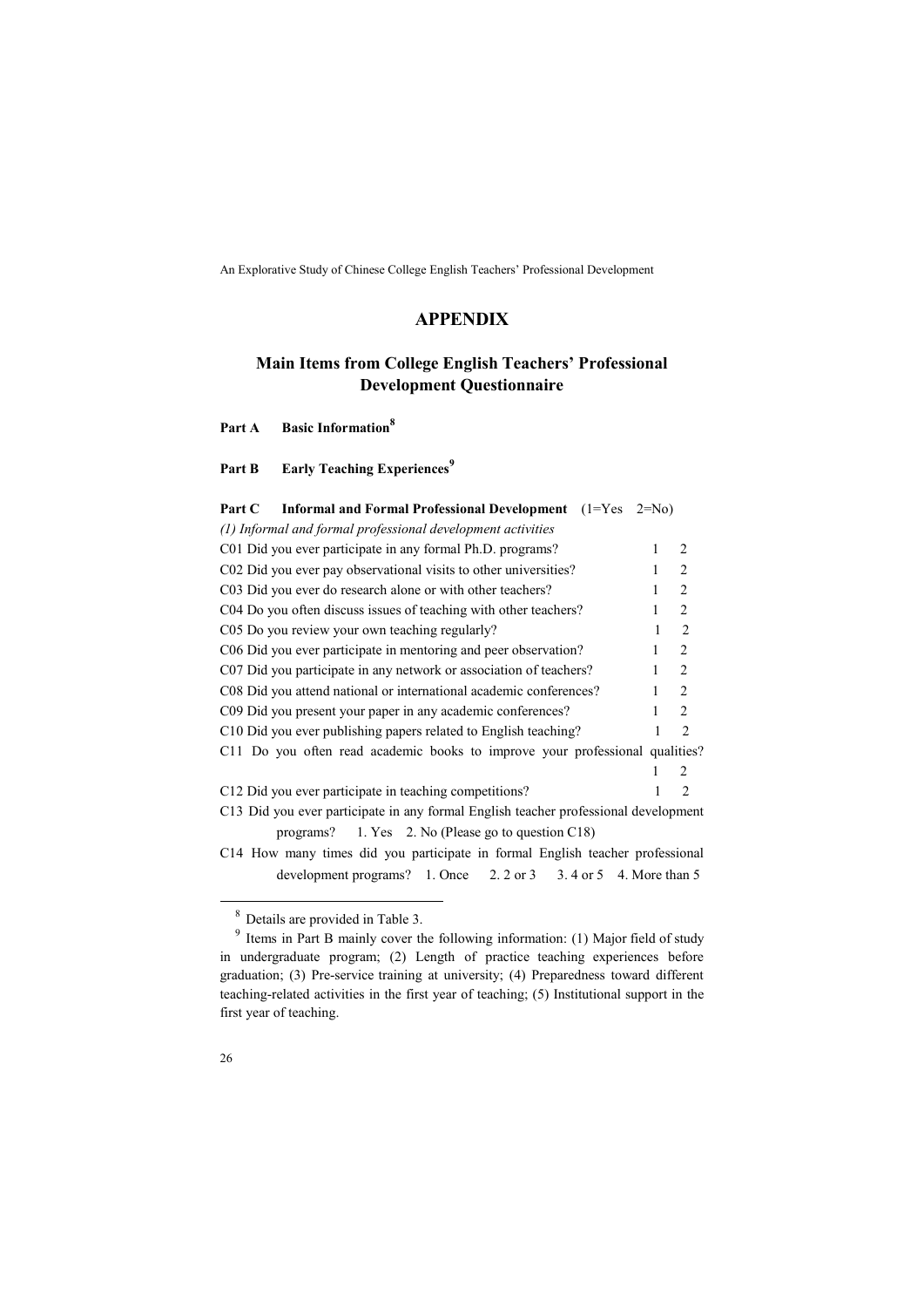C15 Did the formal development programs in which you participated cover any of the following subject area? And were these programs related to your classroom teaching? (1= A lot; 2= Moderately; 3= Somewhat; 4=Not at all)

| Subject area                                  | Yes No |  | Related to classroom |          |  |
|-----------------------------------------------|--------|--|----------------------|----------|--|
|                                               |        |  |                      | teaching |  |
| Teaching content and performance standards    |        |  | $\mathcal{D}$        |          |  |
| New methods of teaching                       |        |  | 2                    |          |  |
| Use of educational technology for instruction |        |  |                      |          |  |
| Student assessment                            |        |  | 2                    |          |  |
| Addressing the learning needs of students     |        |  |                      |          |  |
| Classroom management                          |        |  |                      |          |  |

C16 Did the programs in which you participated cover other subject areas which are not mentioned above? 1. Yes (Please describe) \_\_\_\_\_\_\_\_\_\_\_\_\_\_\_\_ 2. No

C17 Did you feel the formal development programs helpful to your teaching?

1. Very 2. Moderately 3. Somewhat 4. Not very 5. Not at all

C18 Please give an overall assessment of all the professional development activities you have participated in.

| 1. Very helpful     | 2. Moderately helpful |                       |
|---------------------|-----------------------|-----------------------|
| 3. Somewhat helpful | 4. Not very helpful   | 5. Not at all helpful |

*(2) Administrative support of college English teachers' professional development* 

| C19 Did you ever receive any types of administrative support? $(1 = Yes \ 2 = No)$    |   |                               |
|---------------------------------------------------------------------------------------|---|-------------------------------|
| a. Release time from teaching                                                         |   | 2                             |
| b. Scheduled time for professional development                                        |   |                               |
| c. Stipend for professional development                                               |   | 2                             |
| d. Full or partial reimbursement of tuition                                           | 1 | 2                             |
| e. Reimbursement for academic conferences                                             |   | 2                             |
| f. Reimbursement of travel expenses                                                   |   | $\mathfrak{D}_{\mathfrak{p}}$ |
| C <sub>20</sub> Did you ever get any of the following incentives and rewards for your |   |                               |
| professional development? $(1=Yes \quad 2=N_0)$                                       |   |                               |
| a. Commendation from the leader                                                       |   |                               |
| b. Increase in salary or receiving bonus                                              |   |                               |